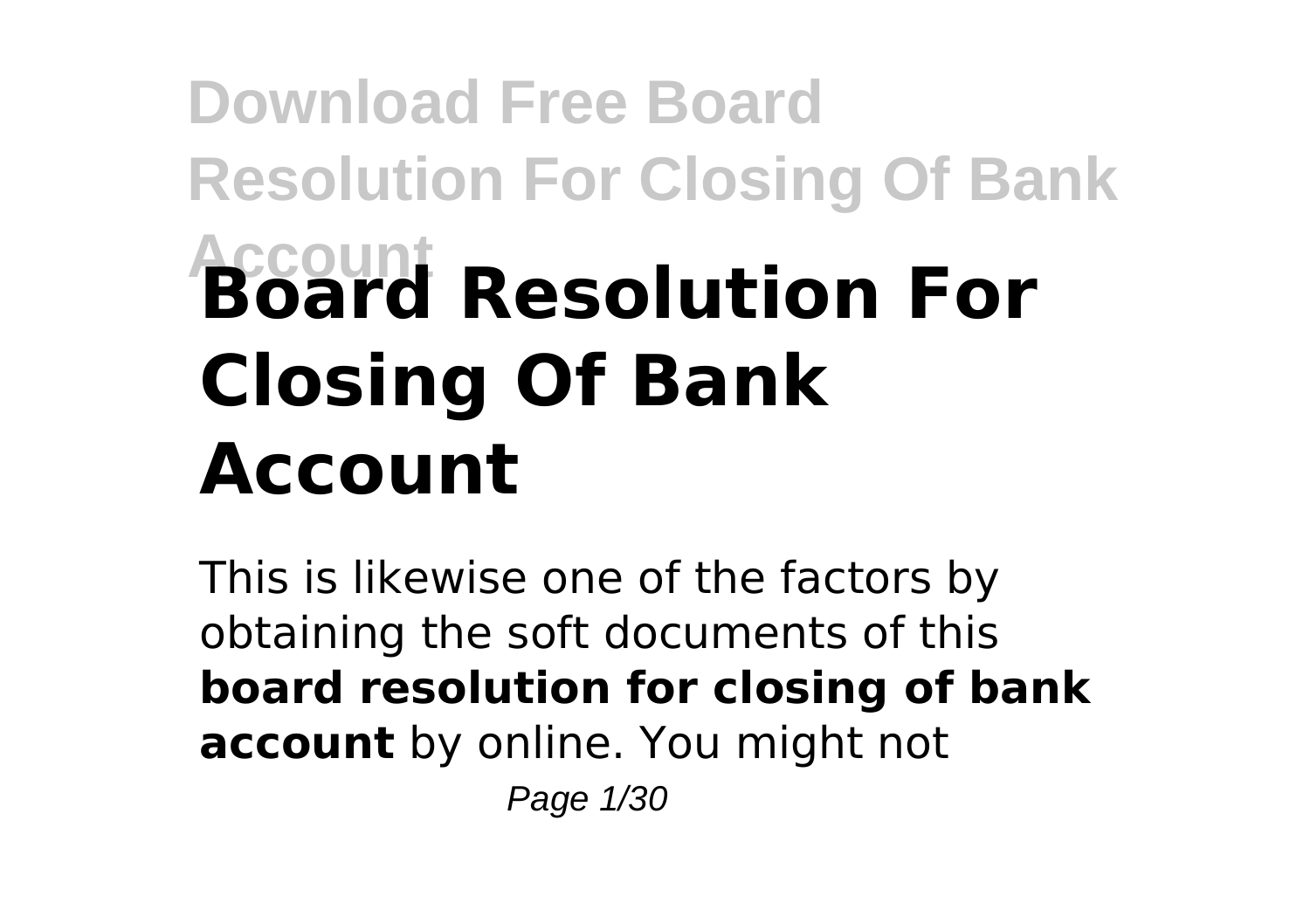**Download Free Board Resolution For Closing Of Bank Account** require more times to spend to go to the books launch as well as search for them. In some cases, you likewise realize not discover the revelation board resolution for closing of bank account that you are looking for. It will unconditionally squander the time.

However below, subsequent to you visit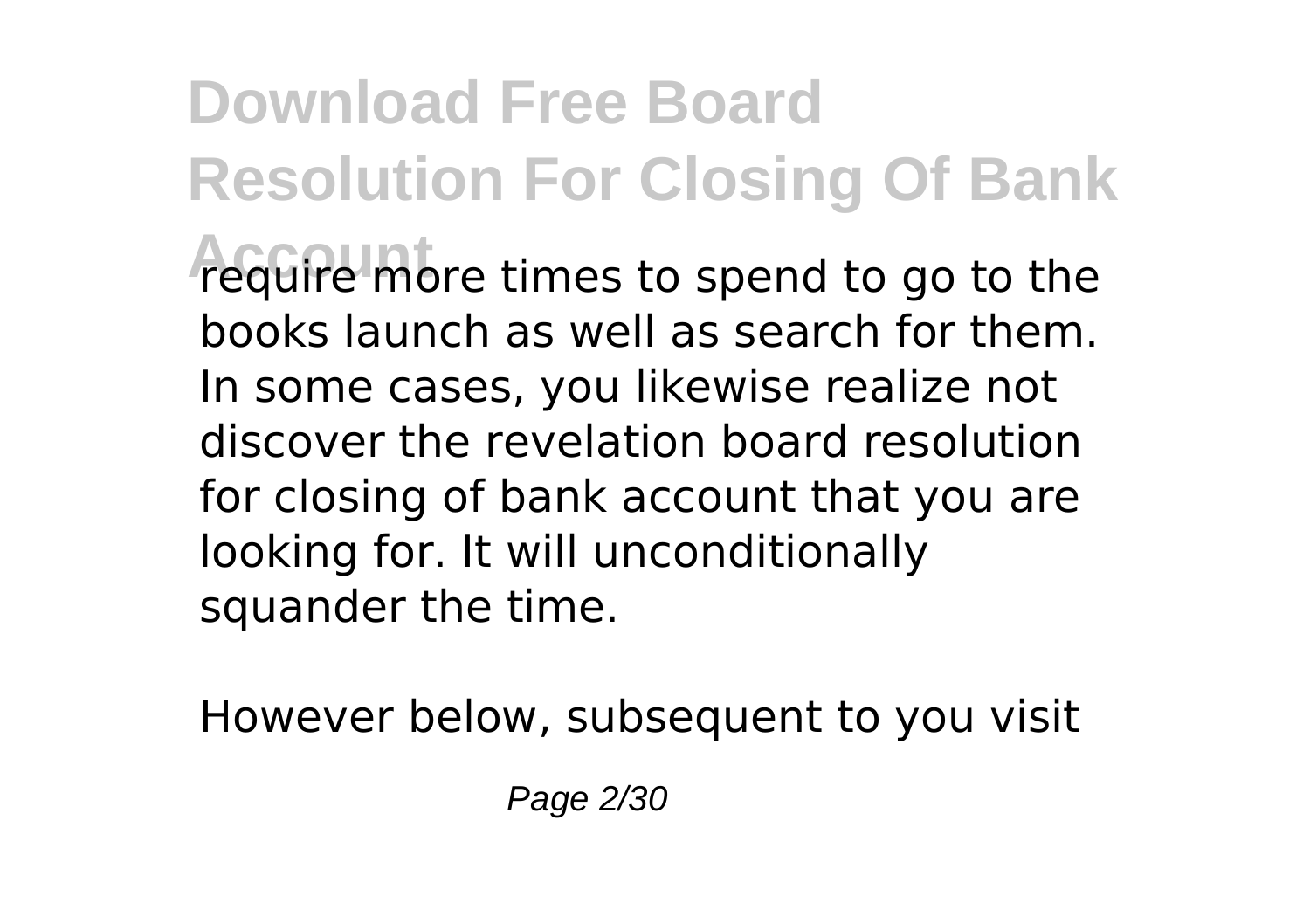**Download Free Board Resolution For Closing Of Bank** this web page, it will be for that reason no question simple to acquire as competently as download lead board resolution for closing of bank account

It will not agree to many era as we explain before. You can reach it while take action something else at home and even in your workplace. therefore easy!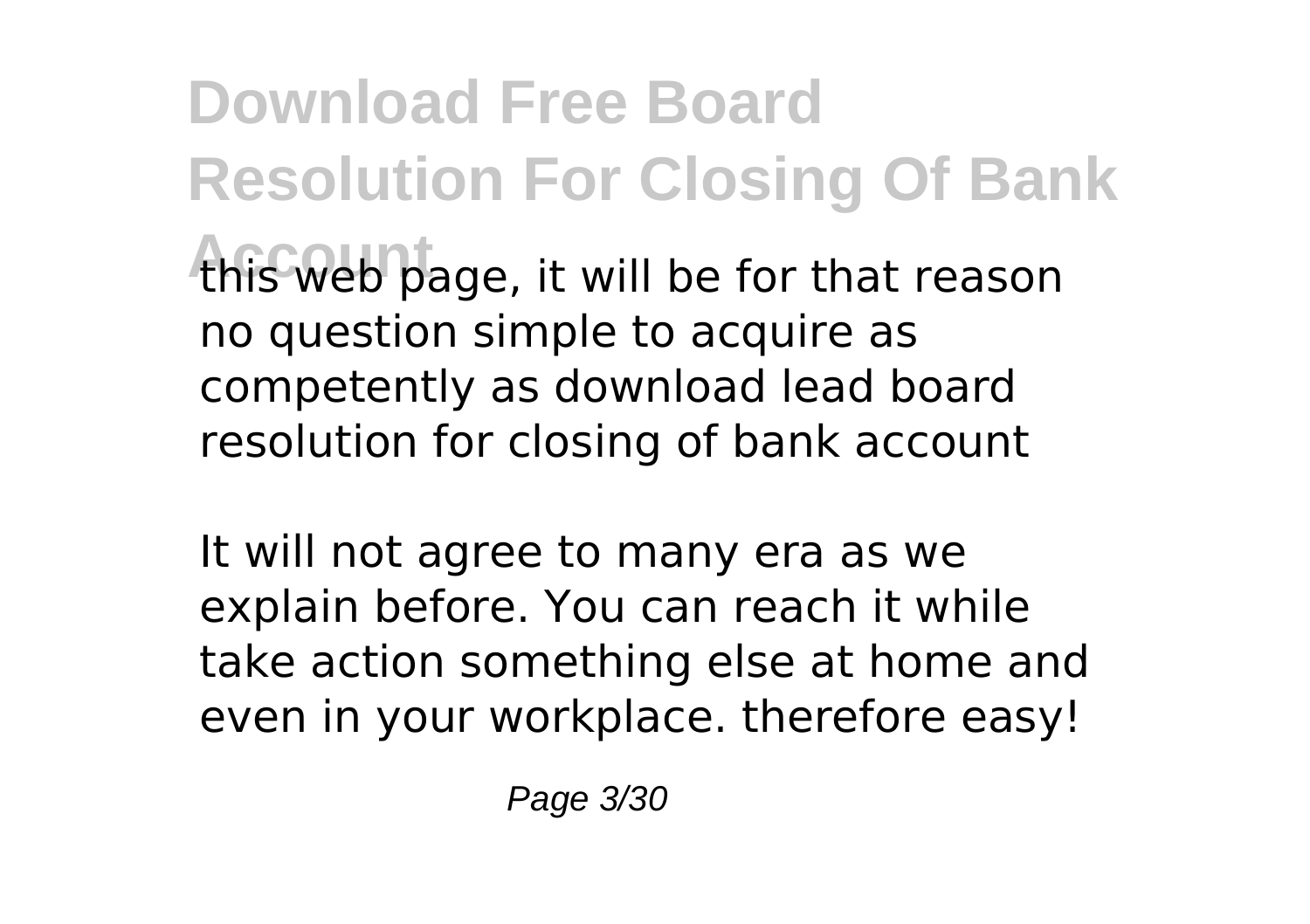**Download Free Board Resolution For Closing Of Bank So, are you question? Just exercise just** what we allow below as well as review **board resolution for closing of bank account** what you with to read!

It may seem overwhelming when you think about how to find and download free ebooks, but it's actually very simple. With the steps below, you'll be

Page 4/30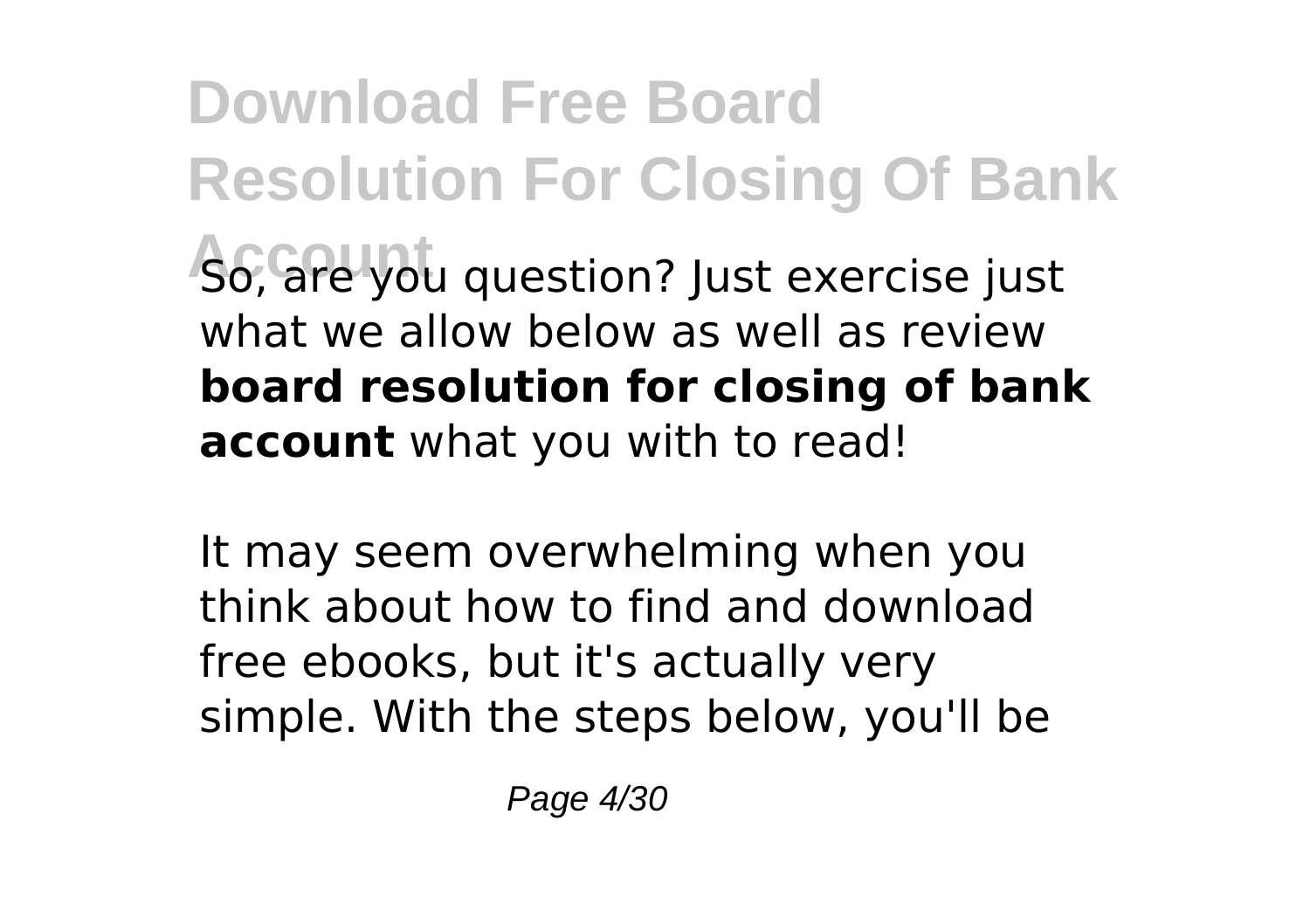**Download Free Board Resolution For Closing Of Bank** fust minutes away from getting your first free ebook.

#### **Board Resolution For Closing Of**

Board resolution for closing of a bank account CERTIFIED TRUE COPY OF THE RESOLUTION PASSED AT THE MEETING OF THE BOARD OF DIRECTORS OF (COMPANY NAME) HELD AT THE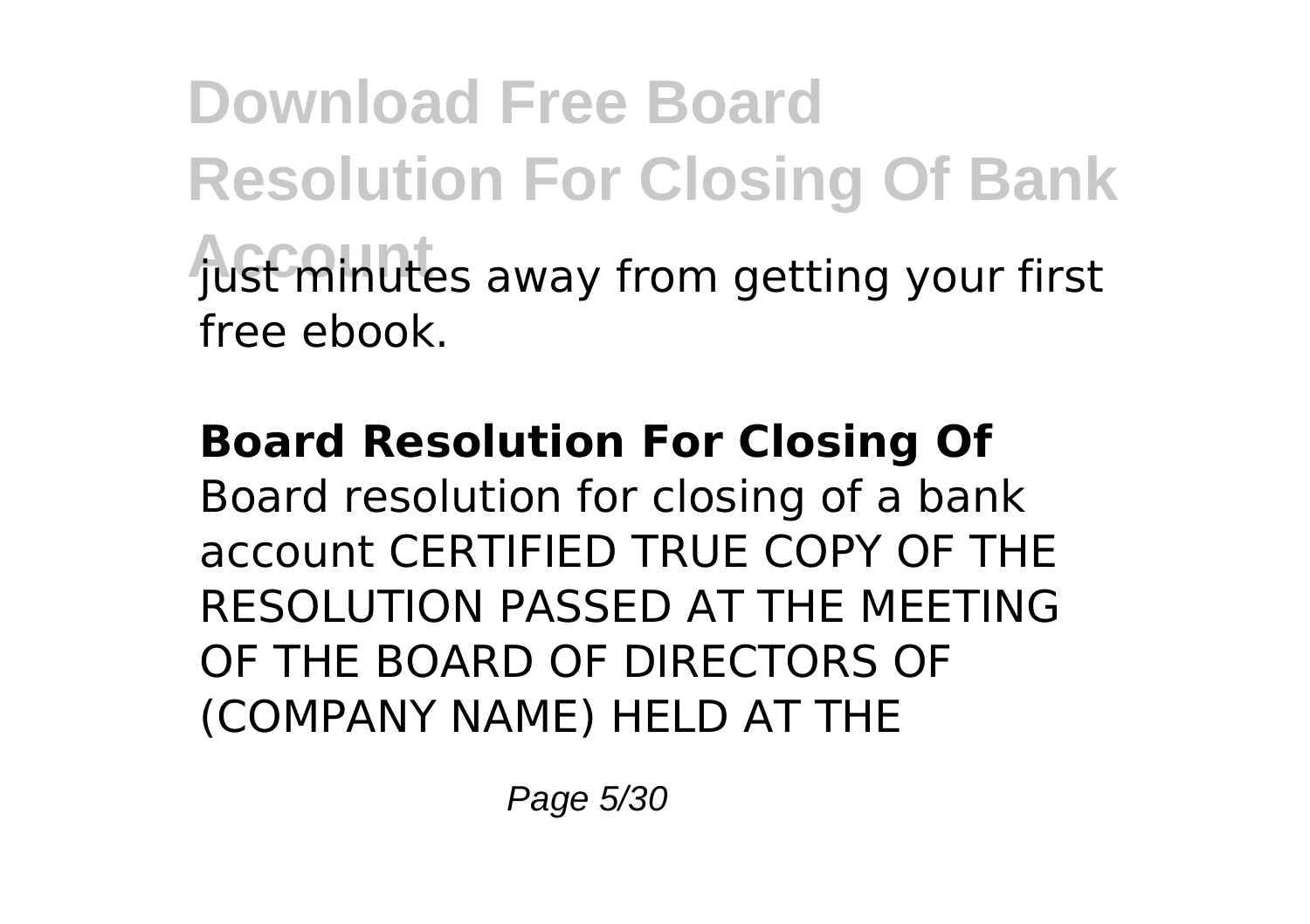**Download Free Board Resolution For Closing Of Bank AFGISTERED OFFICE OF THE COMPANY** AT (ADDRESS) ON (DATE) AT (TIME). RESOLVED THAT the Company's Banking Current Account No\_\_\_\_\_\_\_\_\_\_ with (Name of the Bank with address) , be closed and the amount, if any, lying in the said account be returned to the Company by way of issuance of Bankers' Cheque or transfer to other Current ...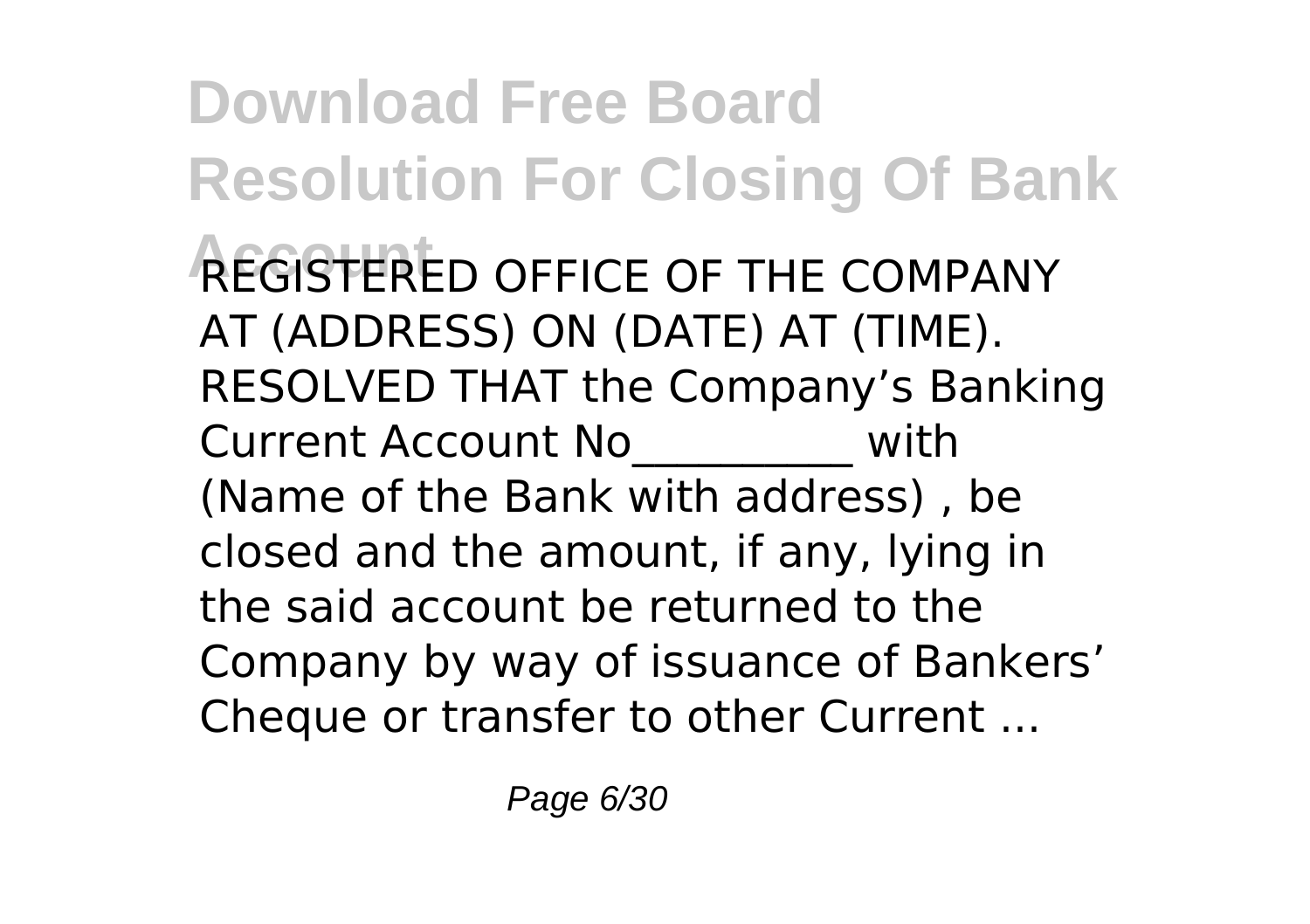## **Download Free Board Resolution For Closing Of Bank Account**

#### **Board resolution for closing of a bank account - Board ...**

Board Resolution for Closing Bank Current Account of Company In order to close a bank account of a company, that company will have to submit an application form in the format prescribed by the bank, generally available at the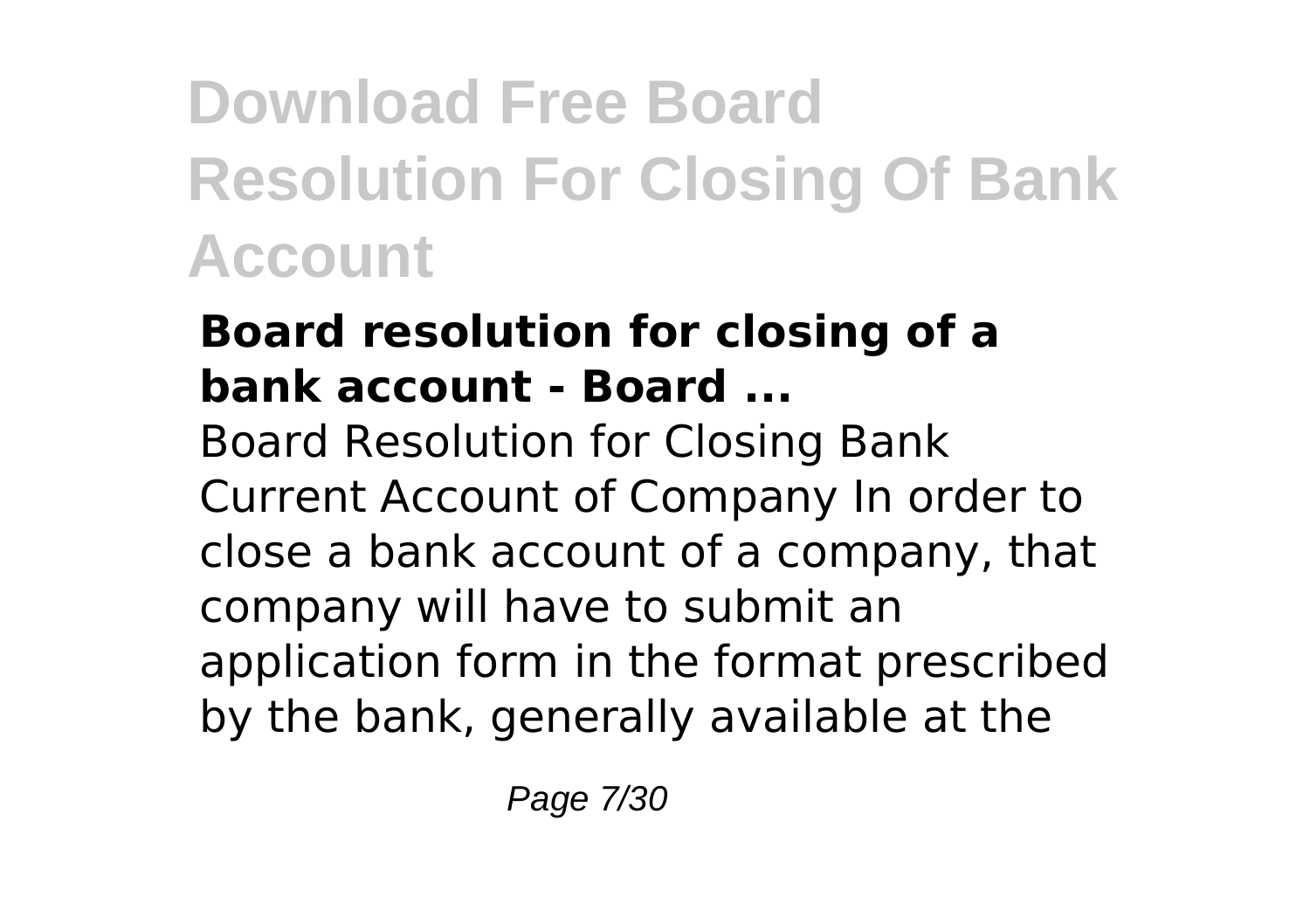**Download Free Board Resolution For Closing Of Bank Aranch office of the bank or at its** website.

#### **Board Resolution for Closing Bank Current Account of Company**

A Directors' Resolution form is used by the board of directors in a corporation to document decisions and actions (typically) in place of a directors'

Page 8/30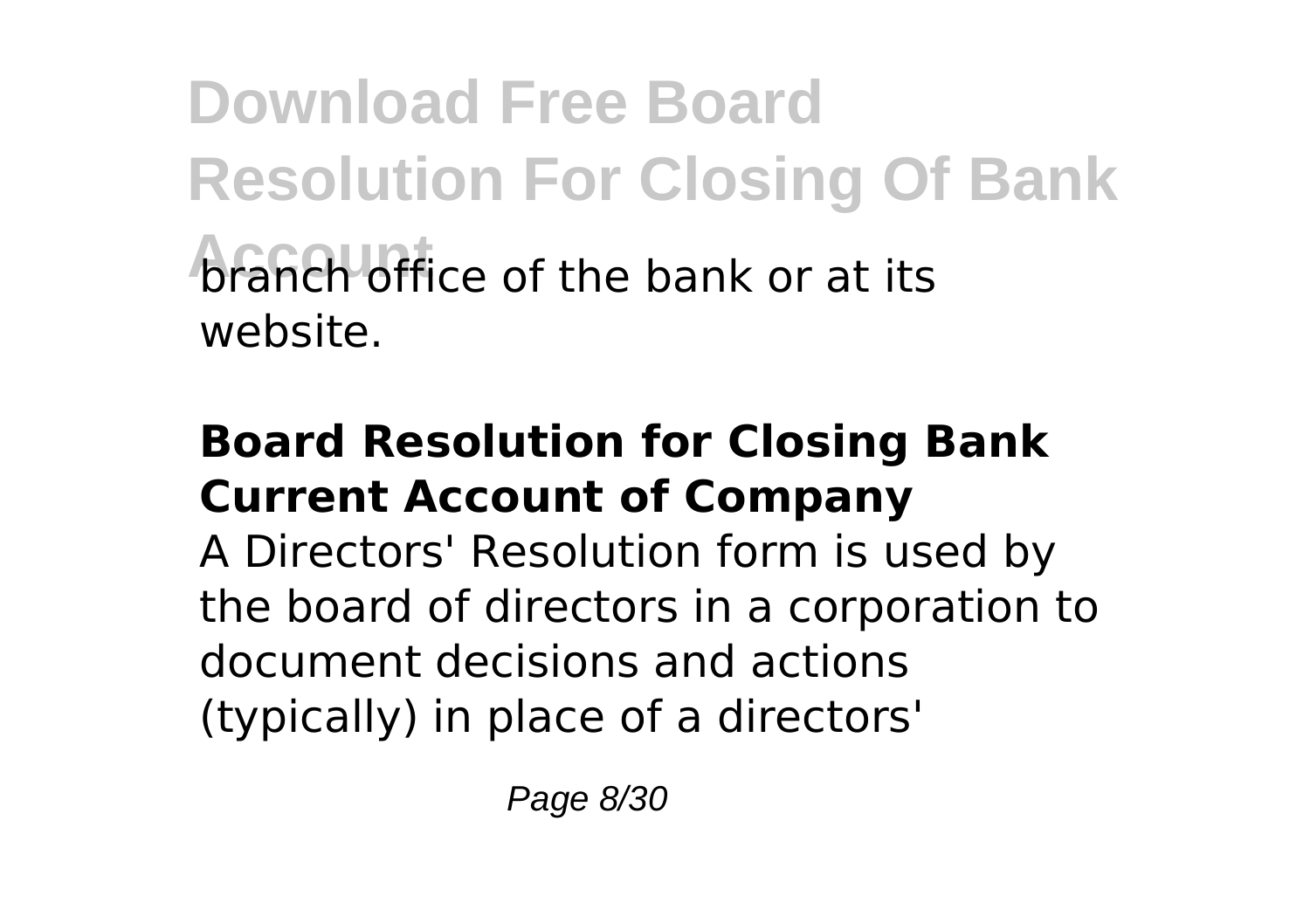**Download Free Board Resolution For Closing Of Bank** meeting..<sup>1</sup> Alternatively, a Shareholders' Resolution is used by shareholders in a corporation to propose amendments, decisions, or changes to the corporation at a shareholders' meeting.. In small corporations, shareholders often double as ...

#### **Directors' Resolution Form | Free**

Page 9/30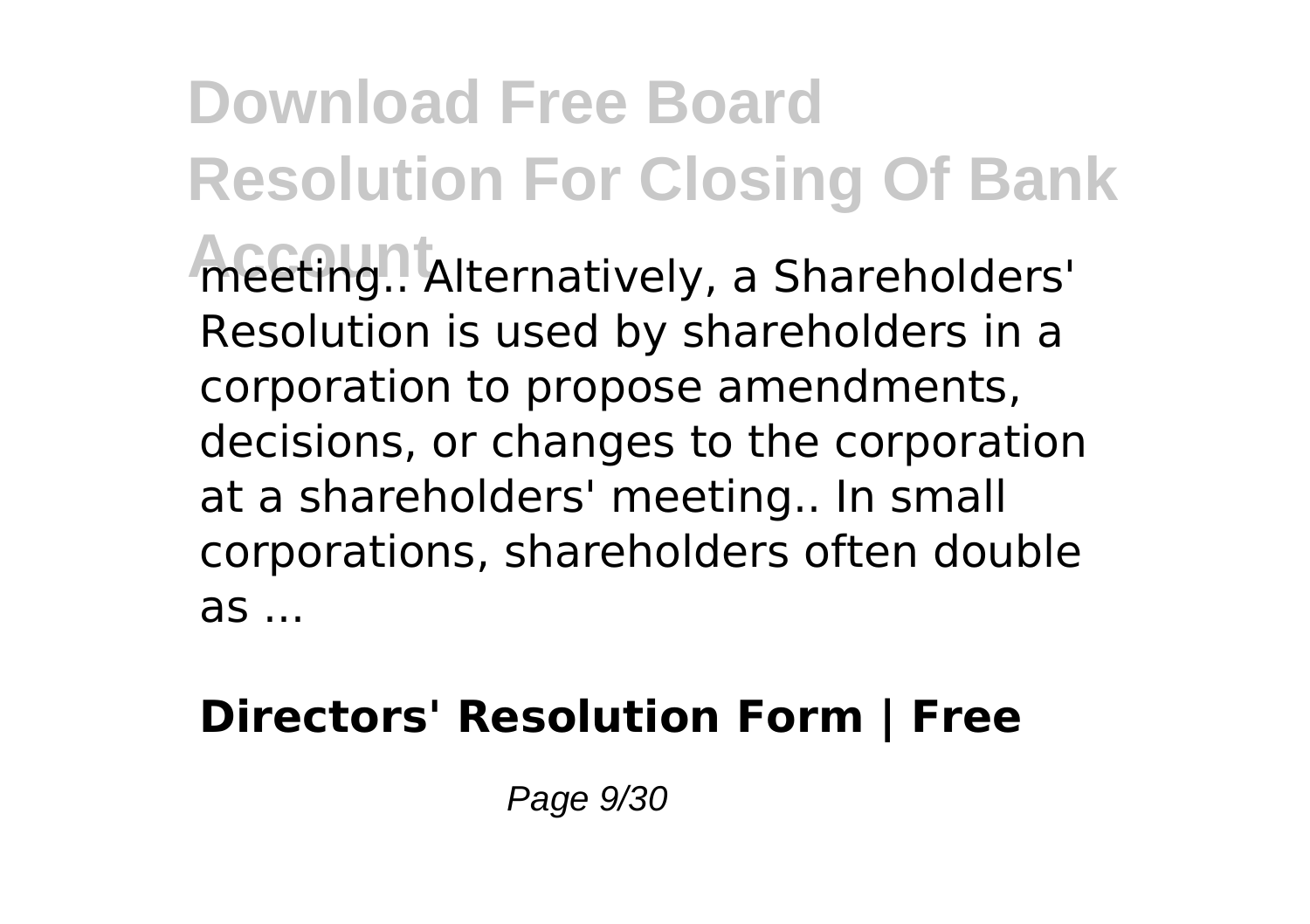# **Download Free Board Resolution For Closing Of Bank**

### **Account Board Resolution ...**

A board of directors resolution (also called a "board resolution") is the result of a director vote authorizing a specific business action. Major decisions by the board of directors should always be formally documented in writing and added to the corporate record. We offer a free template for you can use to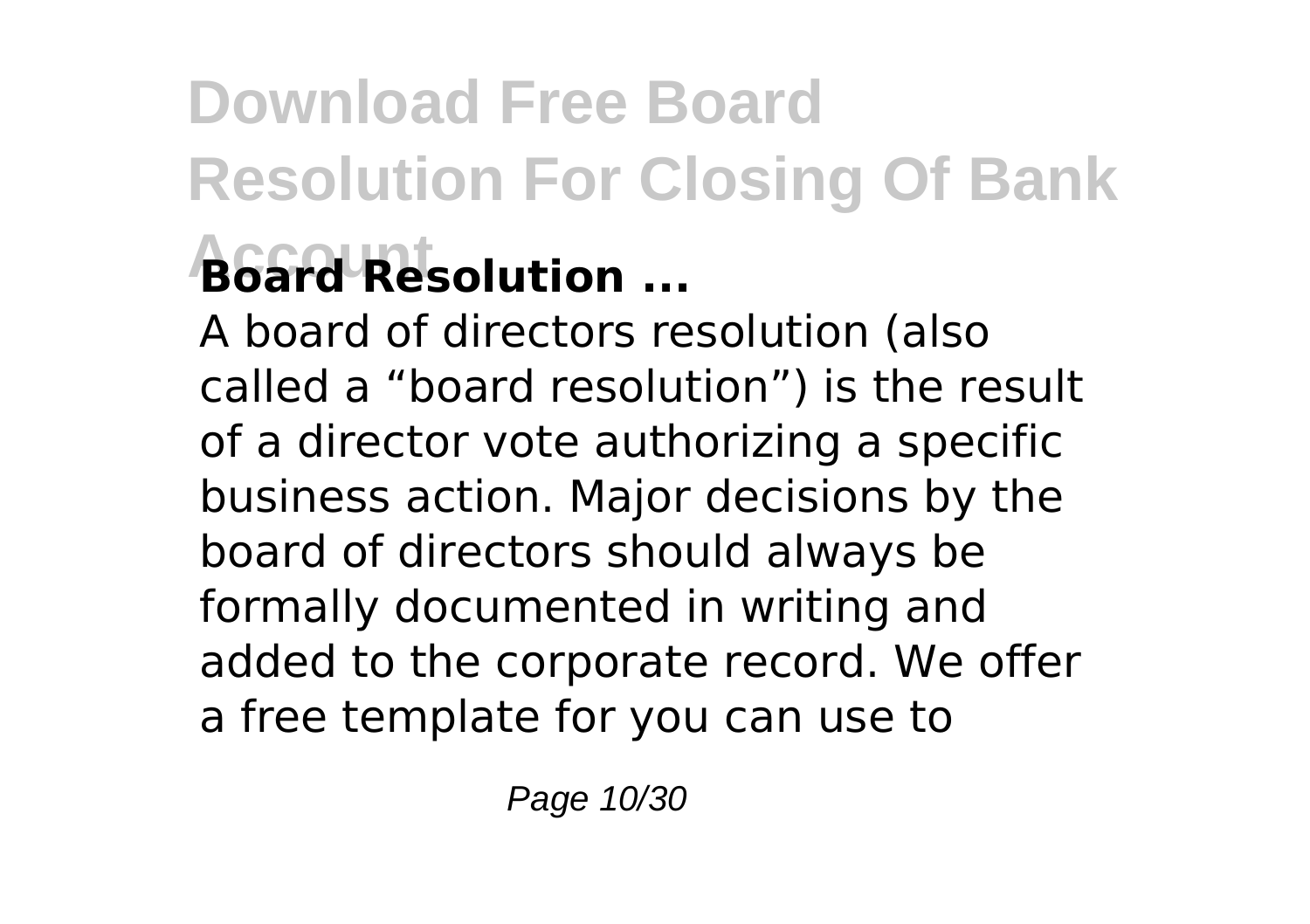**Download Free Board Resolution For Closing Of Bank Account** document your board resolutions.

#### **Board of Directors Resolution – FREE Template**

Draft Board Resolution For Closing Bank Account. "RESOLVED THAT the Company's Banking Current Account No with (Name of the Bank with address) , be closed and the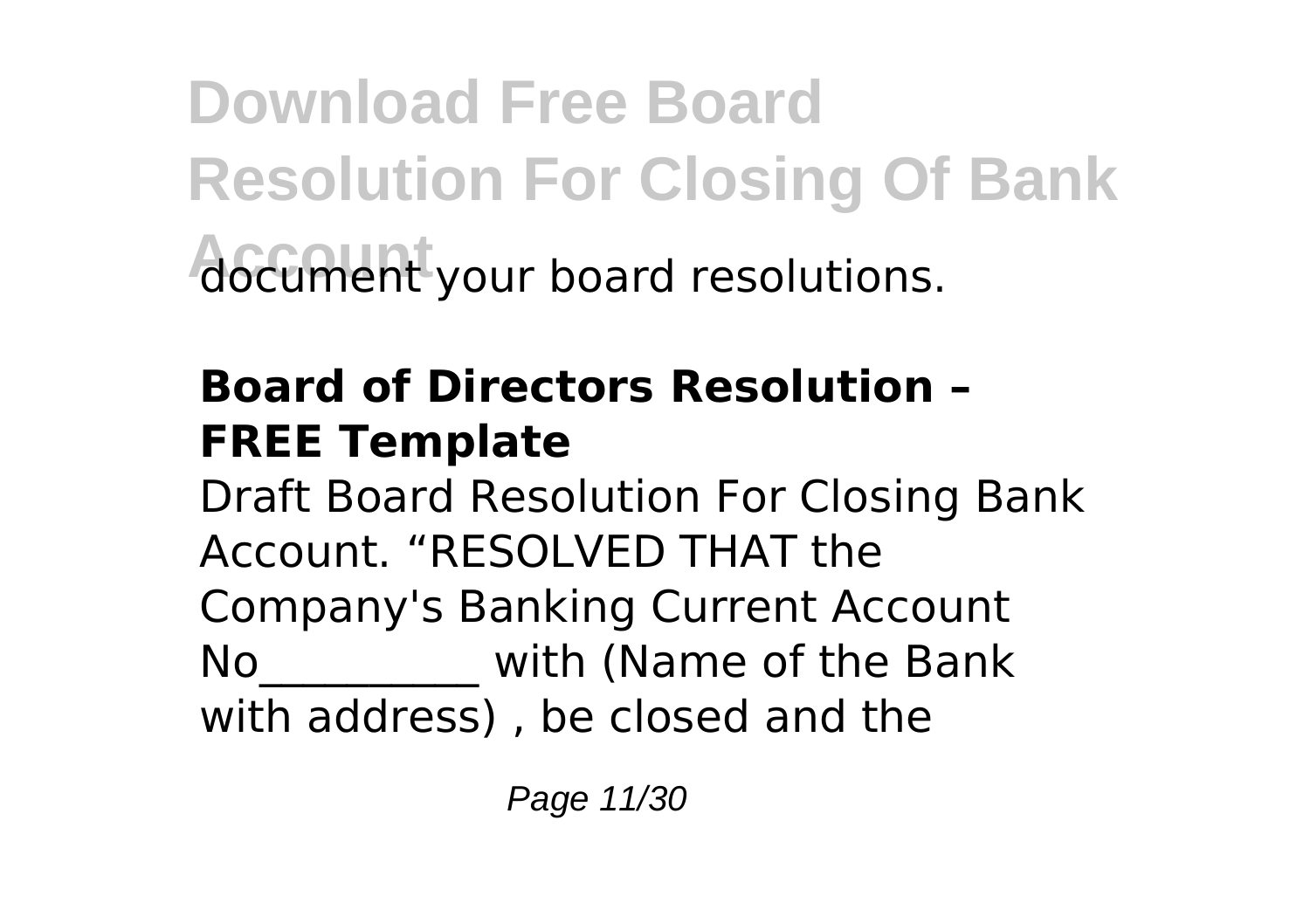**Download Free Board Resolution For Closing Of Bank** amount, if any, lying in the said account be returned to the Company by way of issuance of Bankers' Cheque or transfer to other Current Account in the name of the Company.

#### **Draft Board Resolution For Closing Bank Account ...**

A board resolution, also sometimes

Page 12/30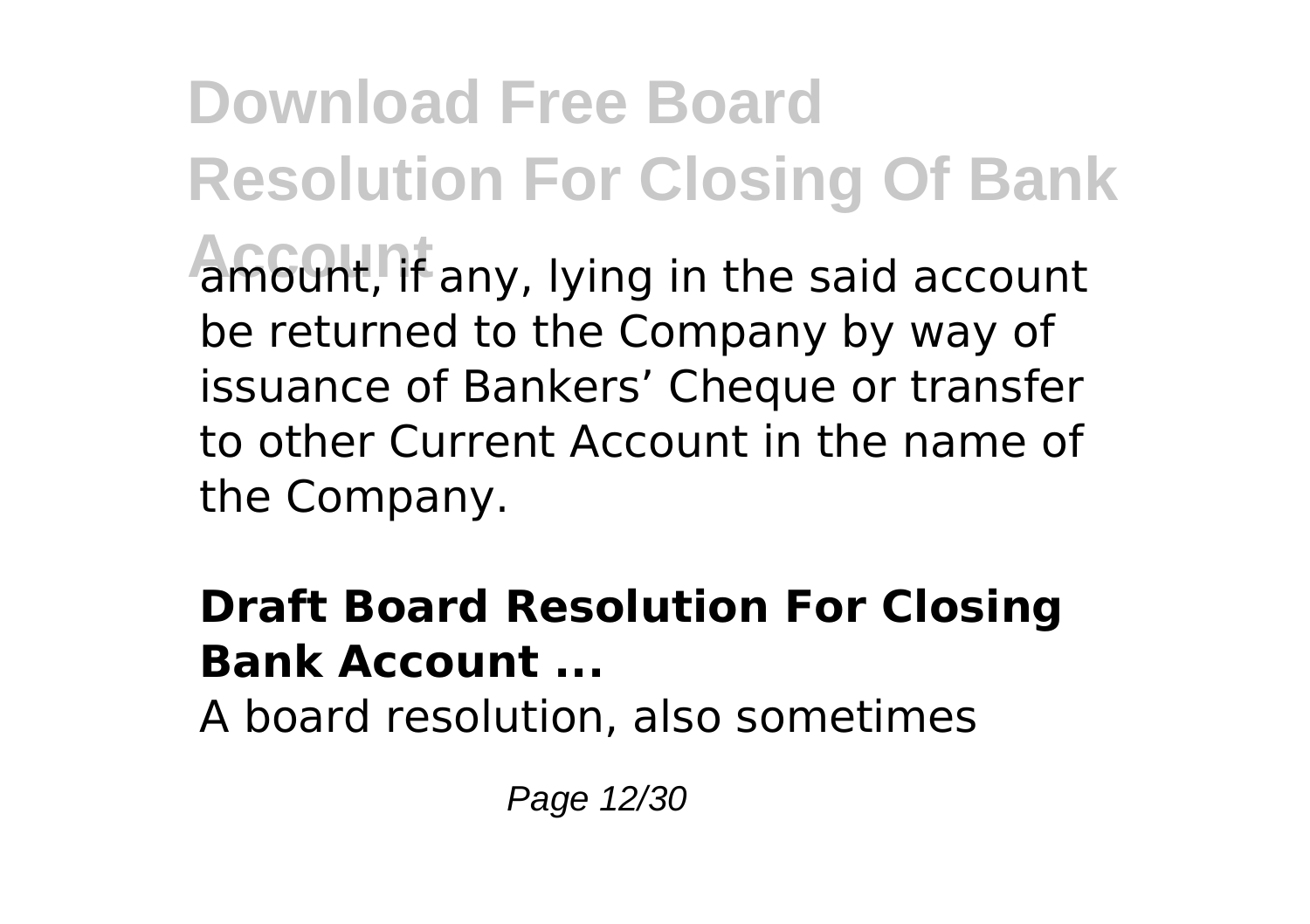**Download Free Board Resolution For Closing Of Bank** called a corporate resolution, is a formal document that makes a statement about an issue that is so important that the board wants to have a record of it. A resolution is a document stands as a record if compliance comes in to question.

#### **Best Practices for Writing a Board**

Page 13/30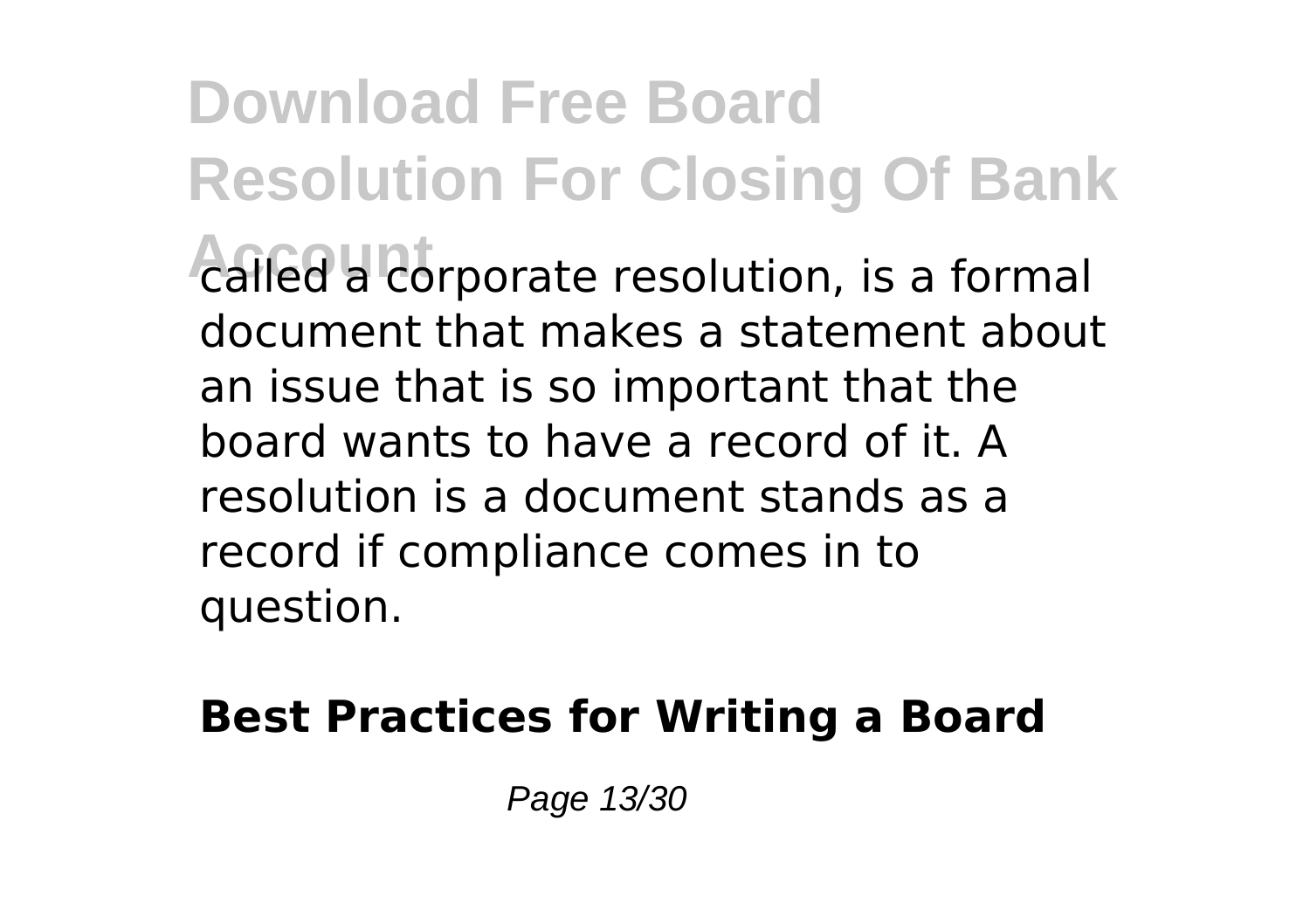## **Download Free Board Resolution For Closing Of Bank**

## **Account Resolution | BoardEffect**

Sample Board Resolution Letter: Board Resolution Template: Board of Directors Resolution: TO: [Company Name] This is a Certified Copy of Resolution that was passed at a Meeting of the Board of Directors of [Company Name], at which a quorum was present on  $\frac{1}{2}$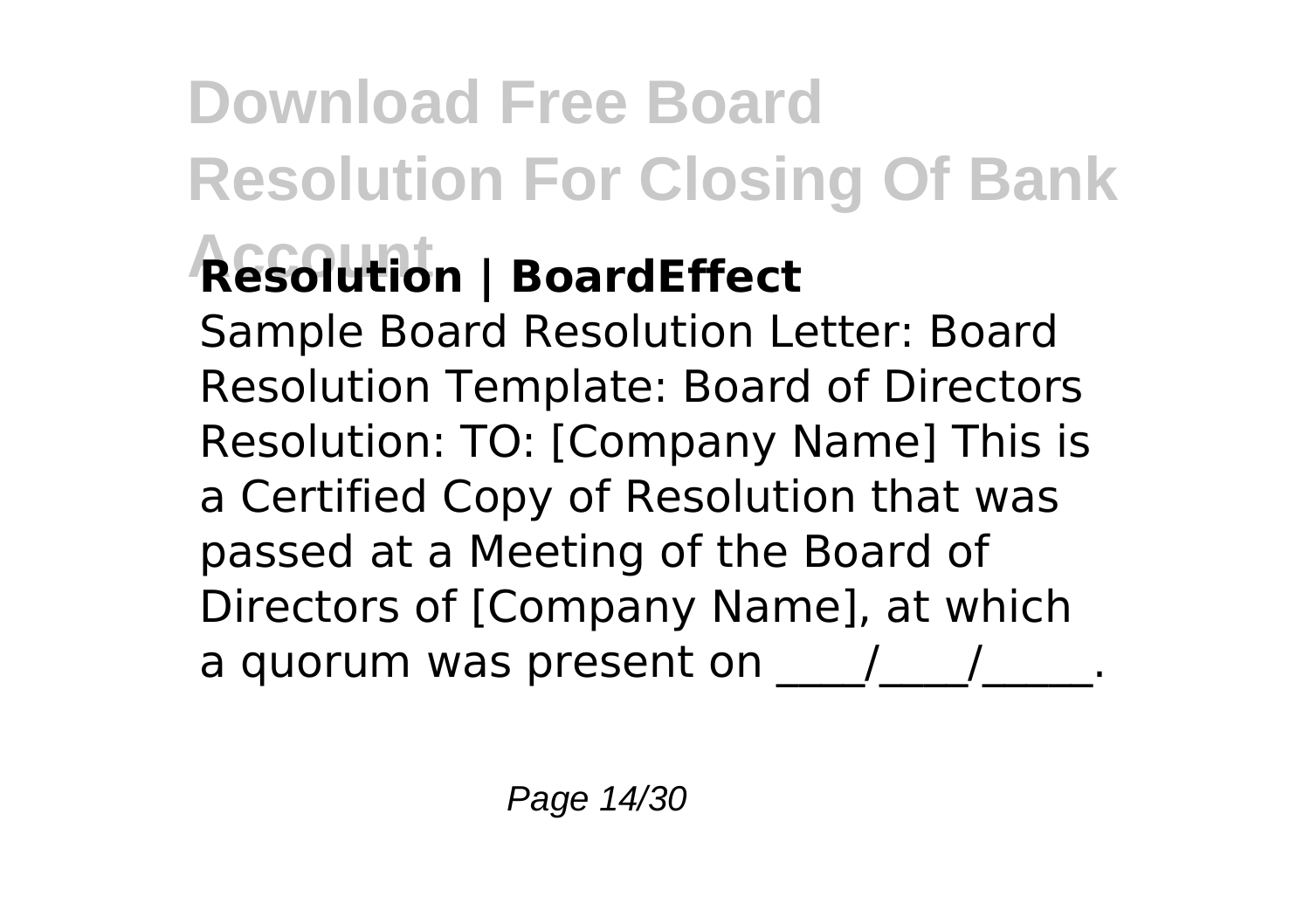**Download Free Board Resolution For Closing Of Bank Account Board Resolution Letter Sample | Corporate Resolution Template** 24 October 2011 MODEL BOARD RESOLUTION: "RESOLVED THAT the consent of the Board of Directors of the Company be and is hereby granted and accorded for striking off the name of the Company under Section 560 of the Companies Act, 1956 and that Mr........,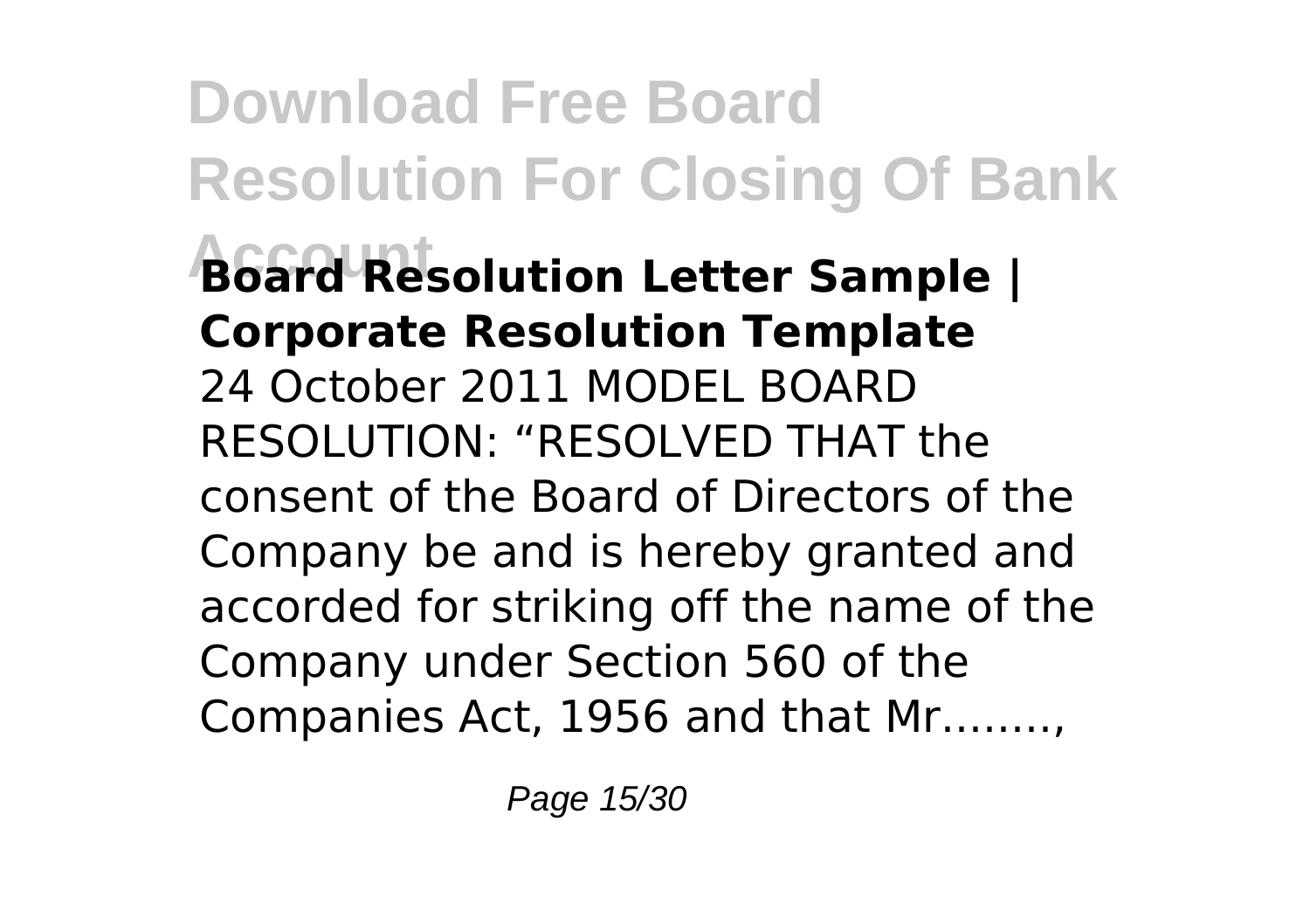**Download Free Board Resolution For Closing Of Bank ACCOUNT** and Mr.........., Directors of the Company be and are hereby jointly and/or severally authorized to make an application in this regard to the Registrar of Companies,........ and that they are also hereby authorized to sign

#### **Board resolution to close company**

Page 16/30

...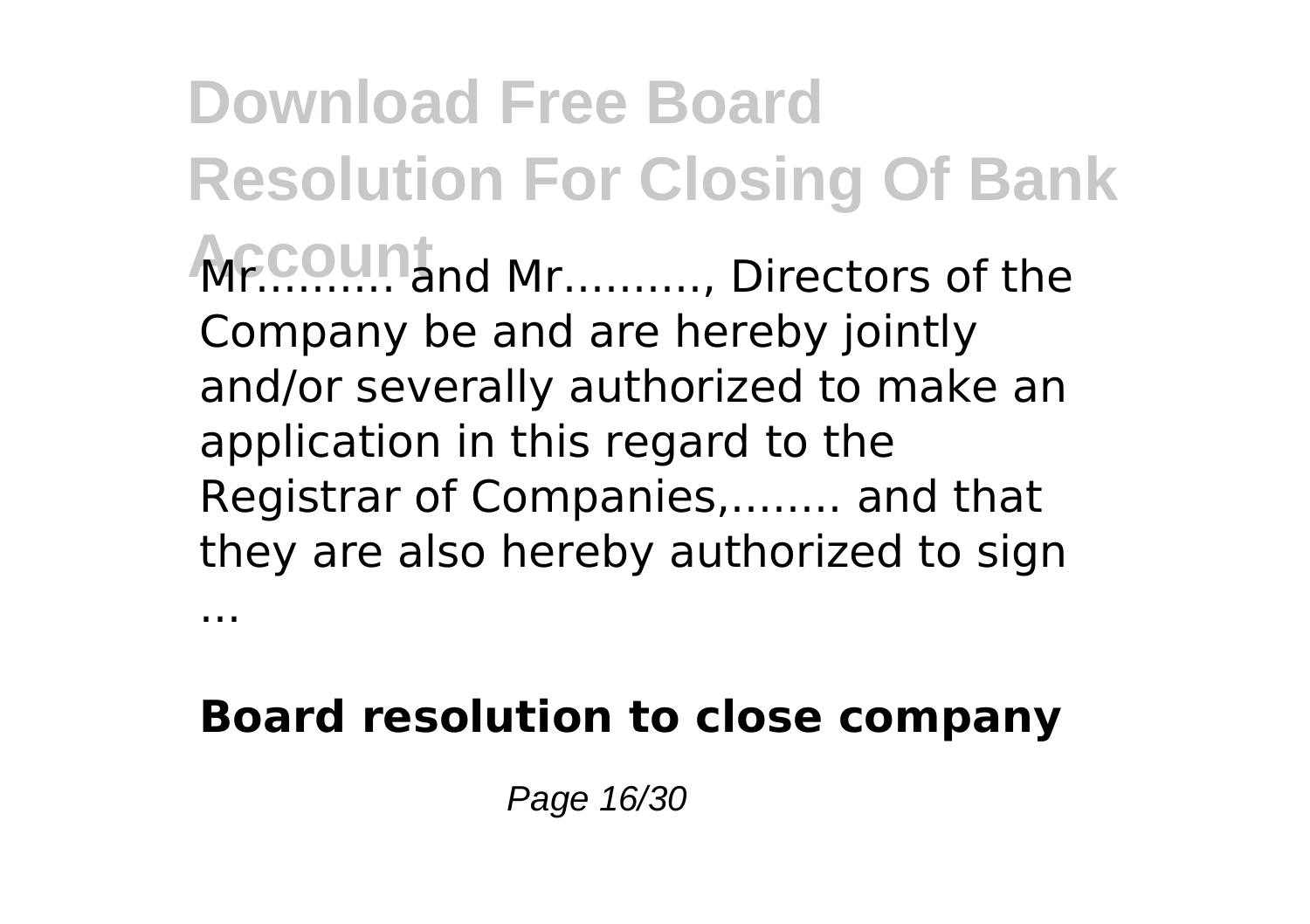## **Download Free Board Resolution For Closing Of Bank Account [Resolved]**

certified true copy of the resolution passed by the board of directors of xyz private limited held on thursday the the day of july,  $2011$  at (timing ). at the registered office of the company at ( address) (east), mumbai- 400 099. to consider closure of bank accounts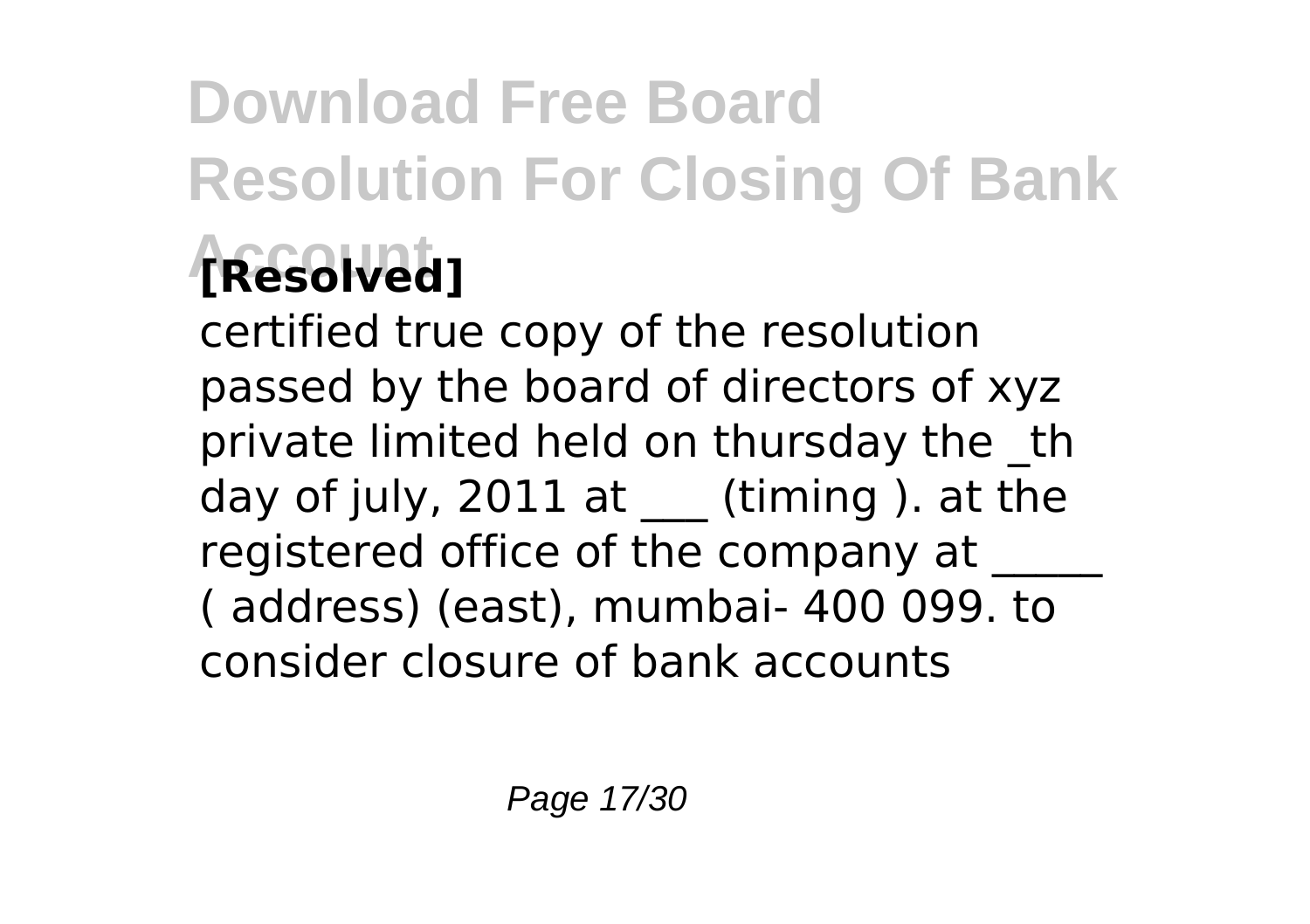**Download Free Board Resolution For Closing Of Bank Account Format Of Resolution For Closing A Bank Account - CiteHR** RESOLUTION OF THE DIRECTORS OF THE COMPANY etc RESOLVED that \_\_\_\_\_, in his/her capacity as , is authorised to make applications on behalf of the Close Corporation / Company / Partnership / Trust /Sole proprietor or sole trader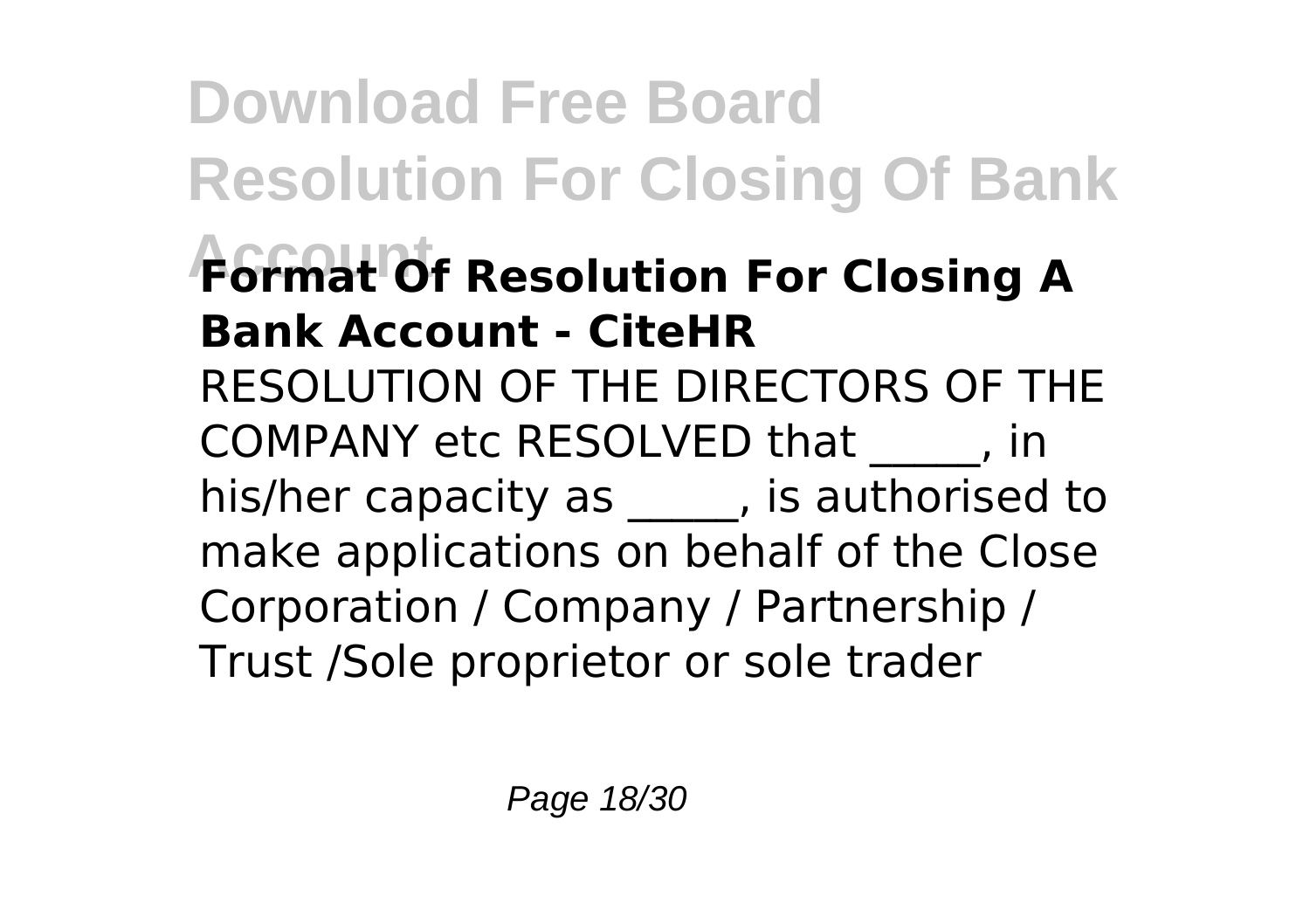## **Download Free Board Resolution For Closing Of Bank Account RESOLUTION OF THE DIRECTORS OF THE COMPANY etc**

To close the current accounts maintained with certain banks. "RESOLVED THAT the consent of the boardof directors be and is hereby accorded to close the following nonoperationalbank accounts of the company and the respective banks be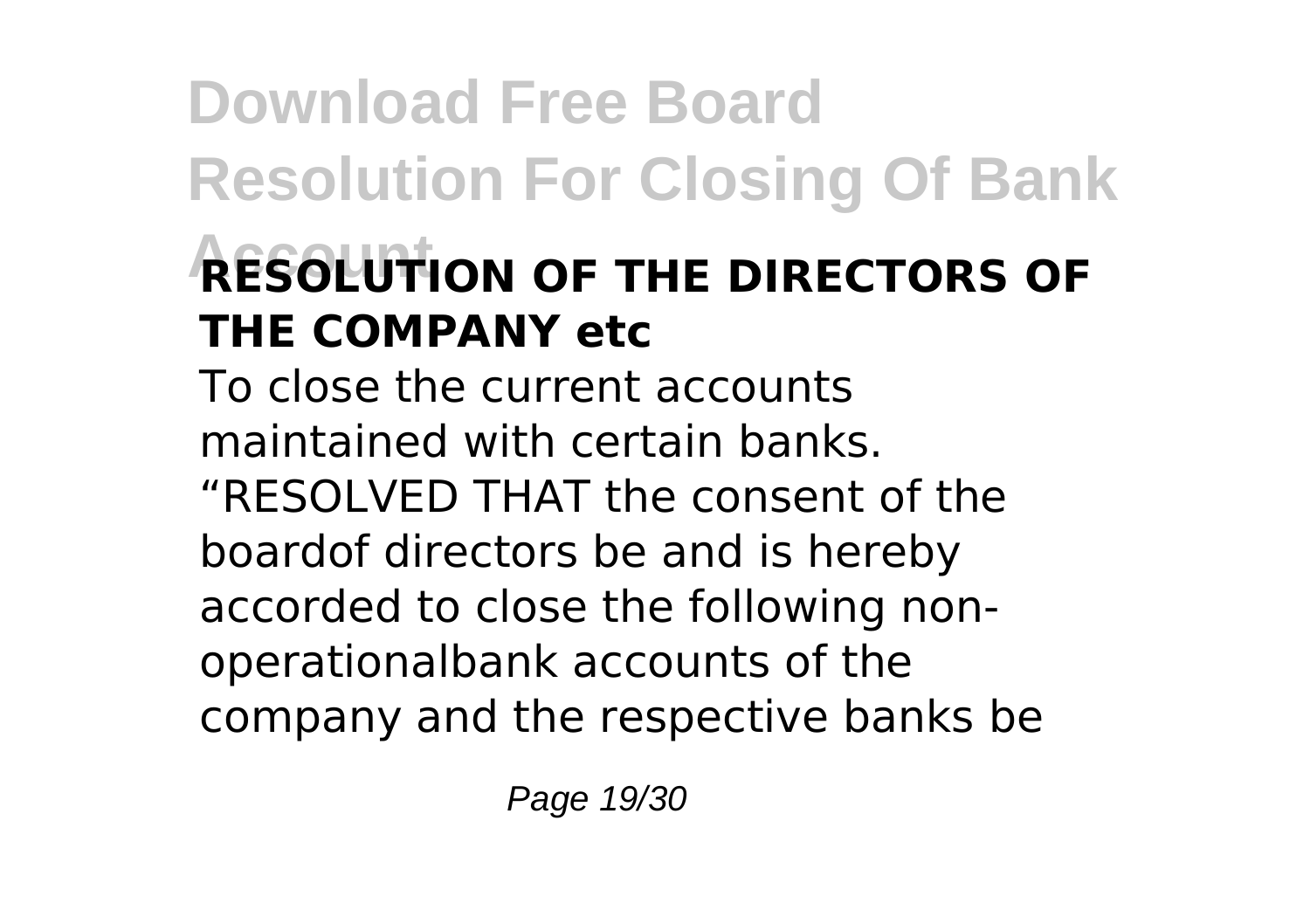**Download Free Board Resolution For Closing Of Bank** and is hereby instructed torefund the balance amount, if any, lying in the respective accounts, through bankerscheque, (city) in the name of the company:

#### **Draft Board Resolution for Closing Bank Account of a Company** Board Resolution for Closing Of Bank

Page 20/30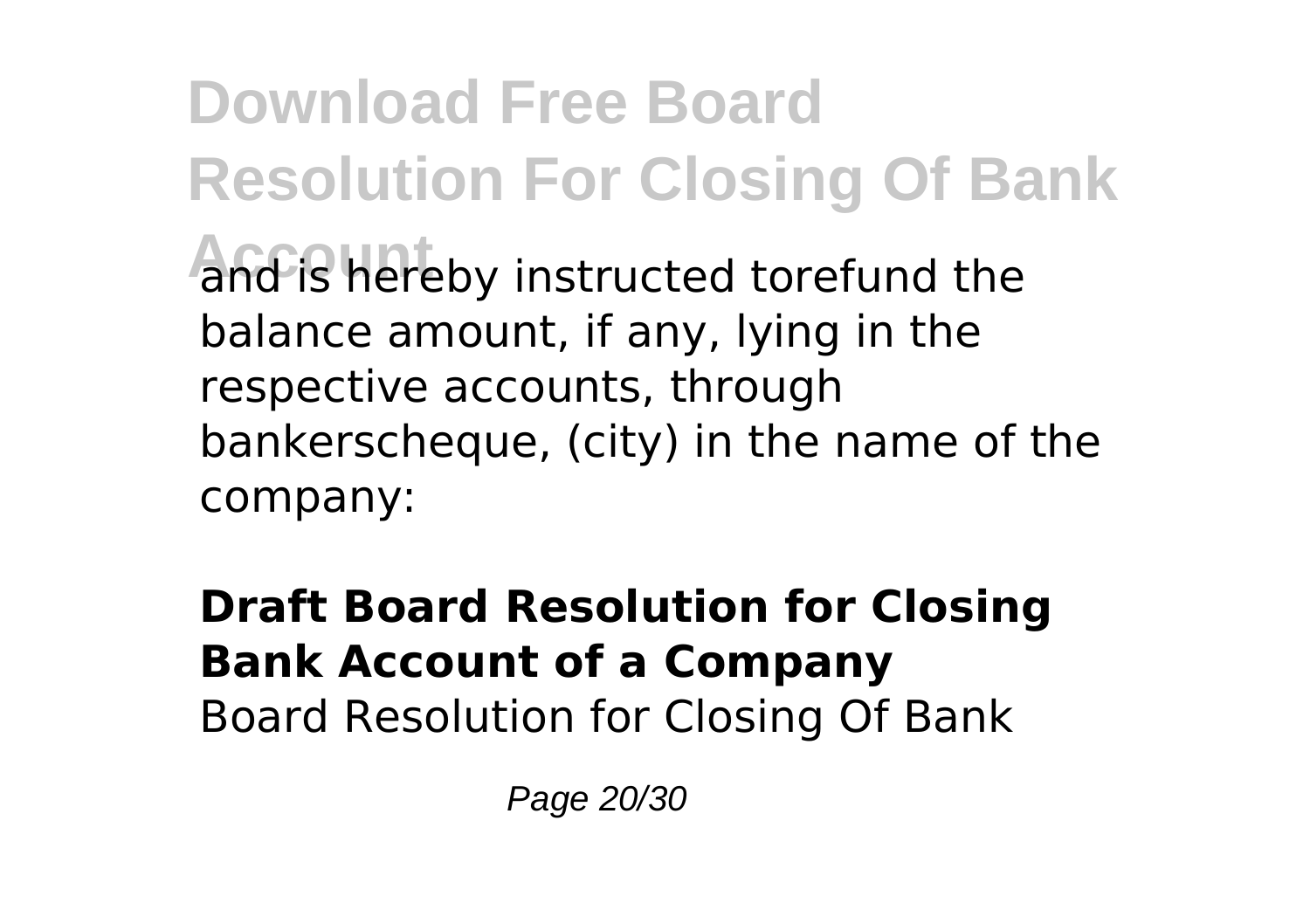**Download Free Board Resolution For Closing Of Bank** Account. (To be obtained on pre-printed corporate letterhead) CERTIFIED TRUE COPY OF THE RESOLUTION PASSED BY THE BOARD OF DIRECTORS OF ——————PRIVATE LIMITED HELD ON ————- AT THE REGISTERED OFFICE OF THE COMPANY AT ——– A. M. /P.M. "RESOLVED THAT the Company's Banking Current Account No\_\_\_\_\_\_\_\_\_\_\_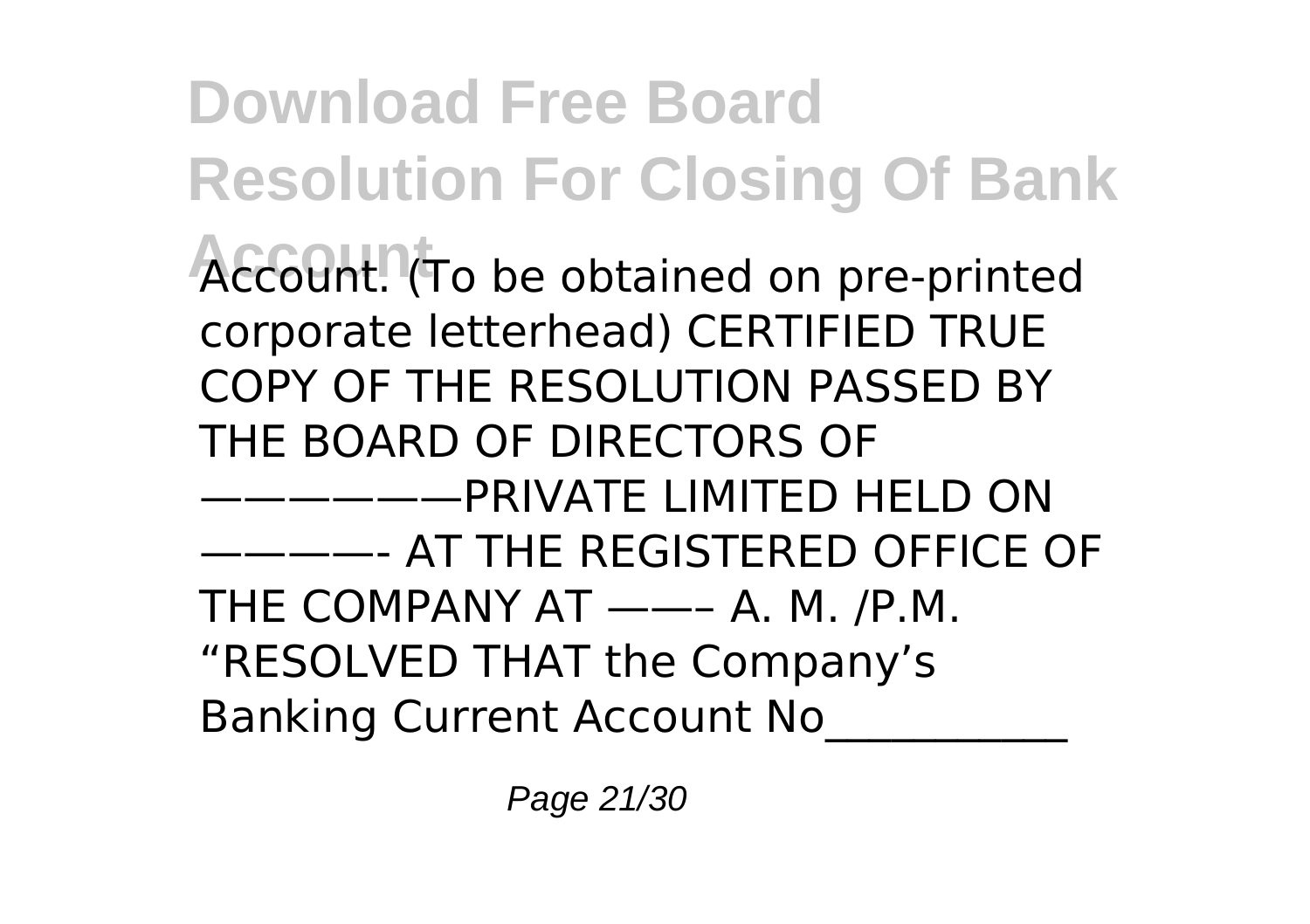**Download Free Board Resolution For Closing Of Bank Account** with (Name of the Bank with address) , be closed and the amount, if any, lying in the said account be returned to the Company by ...

#### **Resolution for Closing Of Bank Account - Smart Business ...** Sample Board Resolution for Closure of Branch Office A company may decide to

Page 22/30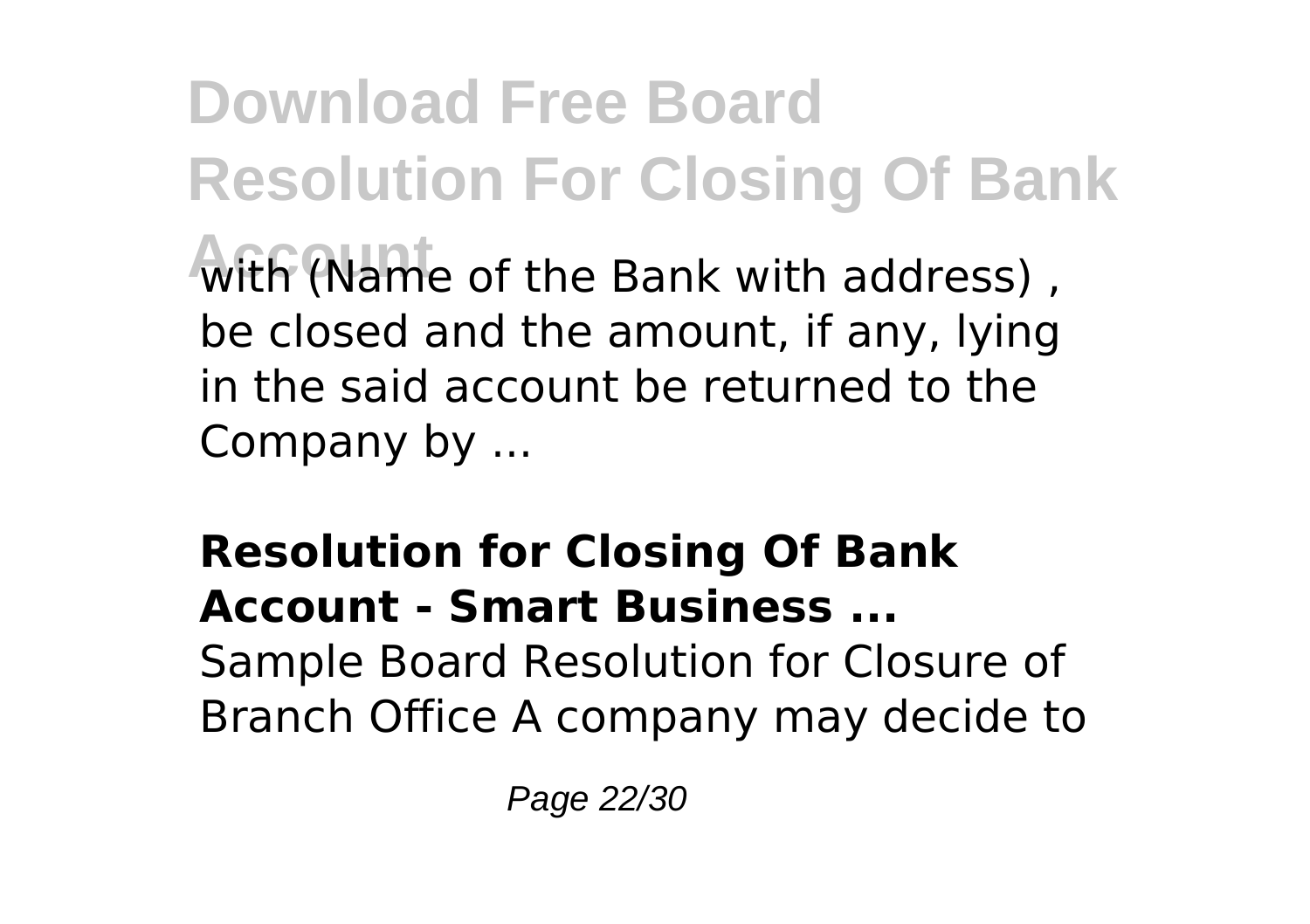**Download Free Board Resolution For Closing Of Bank Account** close any one or more of its branch offices for different reasons, whether the branch office was fully operational or completely non-operational.

### **Sample Board Resolution for Closure of Branch Office**

A board of directors resolution to dissolve corporation business may be

Page 23/30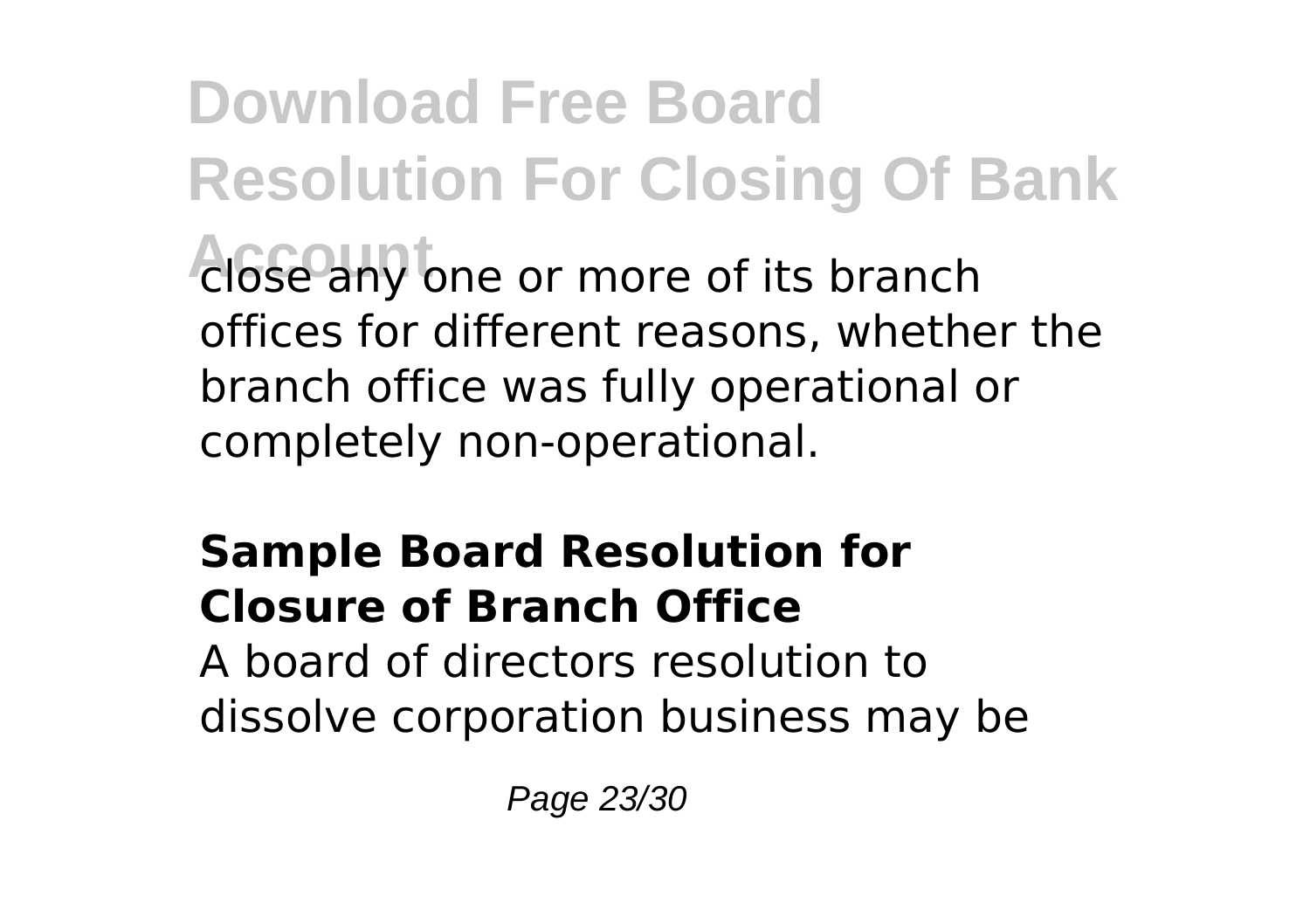**Download Free Board Resolution For Closing Of Bank Account** done for a variety of reasons, such as retirement, a change in career direction, the company no longer serving its purpose for the owners, or bankruptcy. Overview of Voluntary Dissolution

#### **Board of Directors Resolution to Dissolve Corporation**

board resolution for closing of a bank

Page 24/30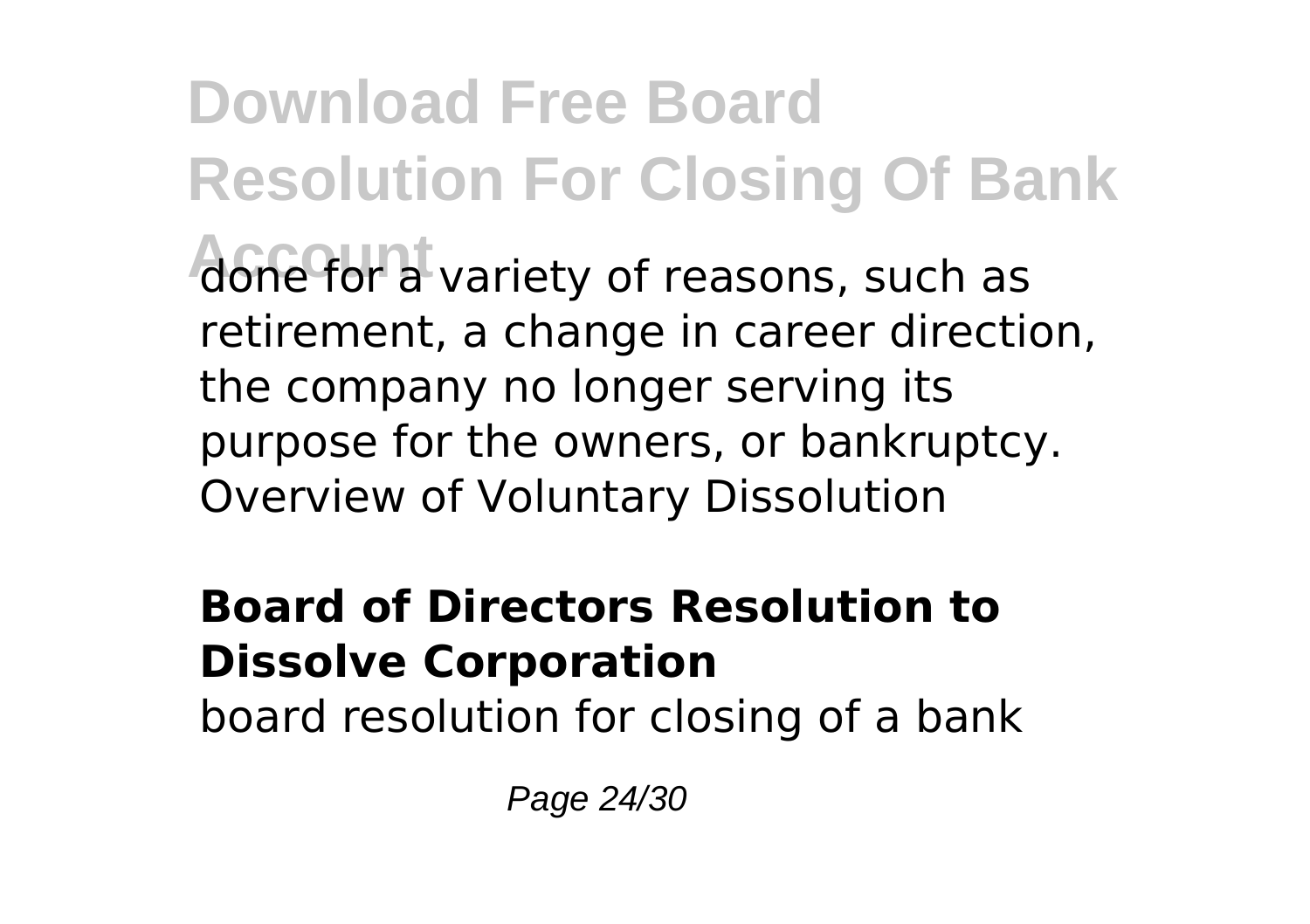**Download Free Board Resolution For Closing Of Bank Account**. certified true copy of the resolution passed at the meeting of the board of directors of (company name) held at the registered office of the company at (address) on (date) at (time).

#### **Top Ten most common sample board resolution;- iPleaders.**

Page 25/30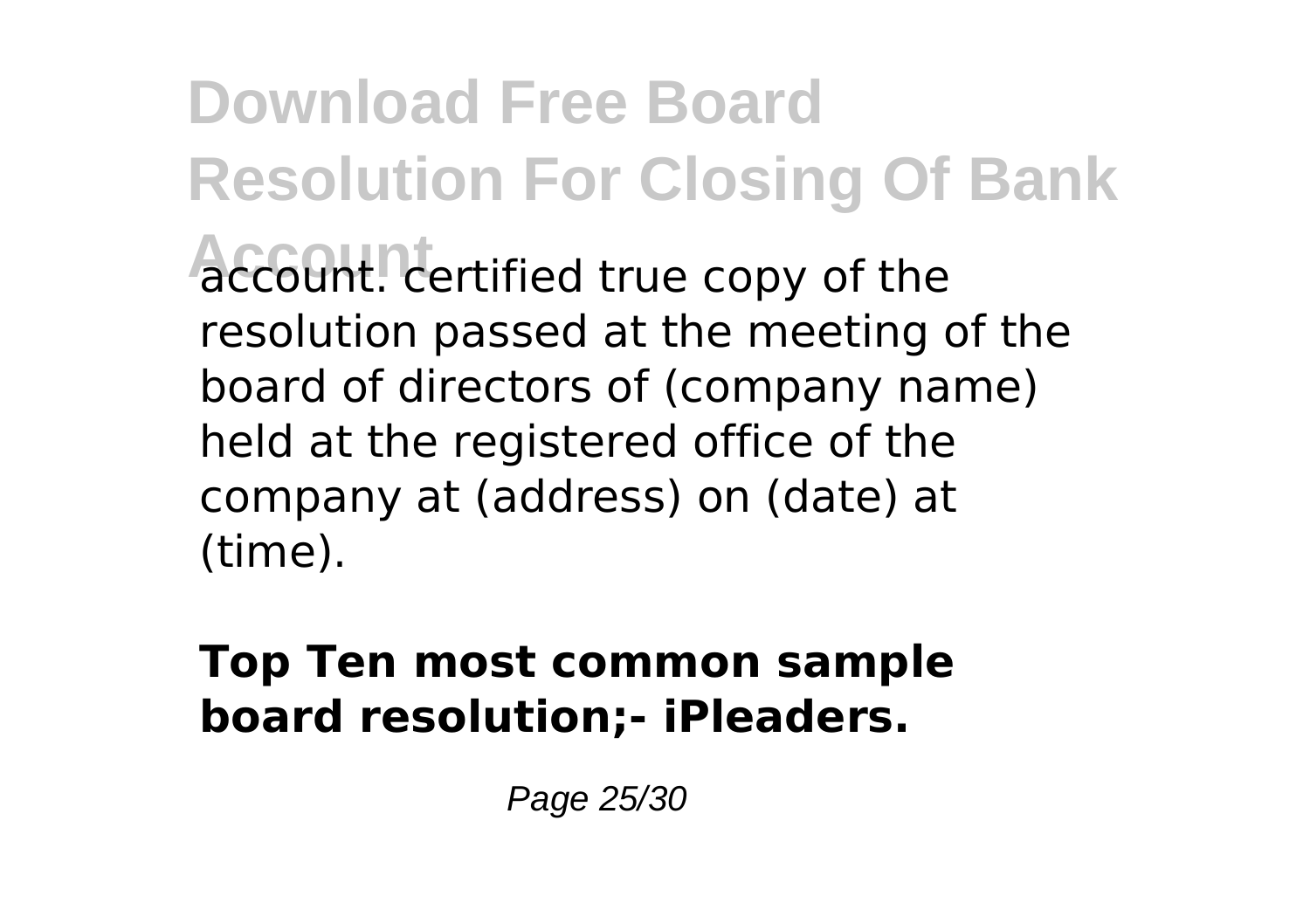**Download Free Board Resolution For Closing Of Bank Account** Application for Closure at your LGU – City Hall. Provide Board Resolution in case of Corporations or Notice of Dissolution in case of Partnerships. Present the required documents (see Step 2 for the list of requirements) to the City Hall where your business is located. Depending on the LGU, there ...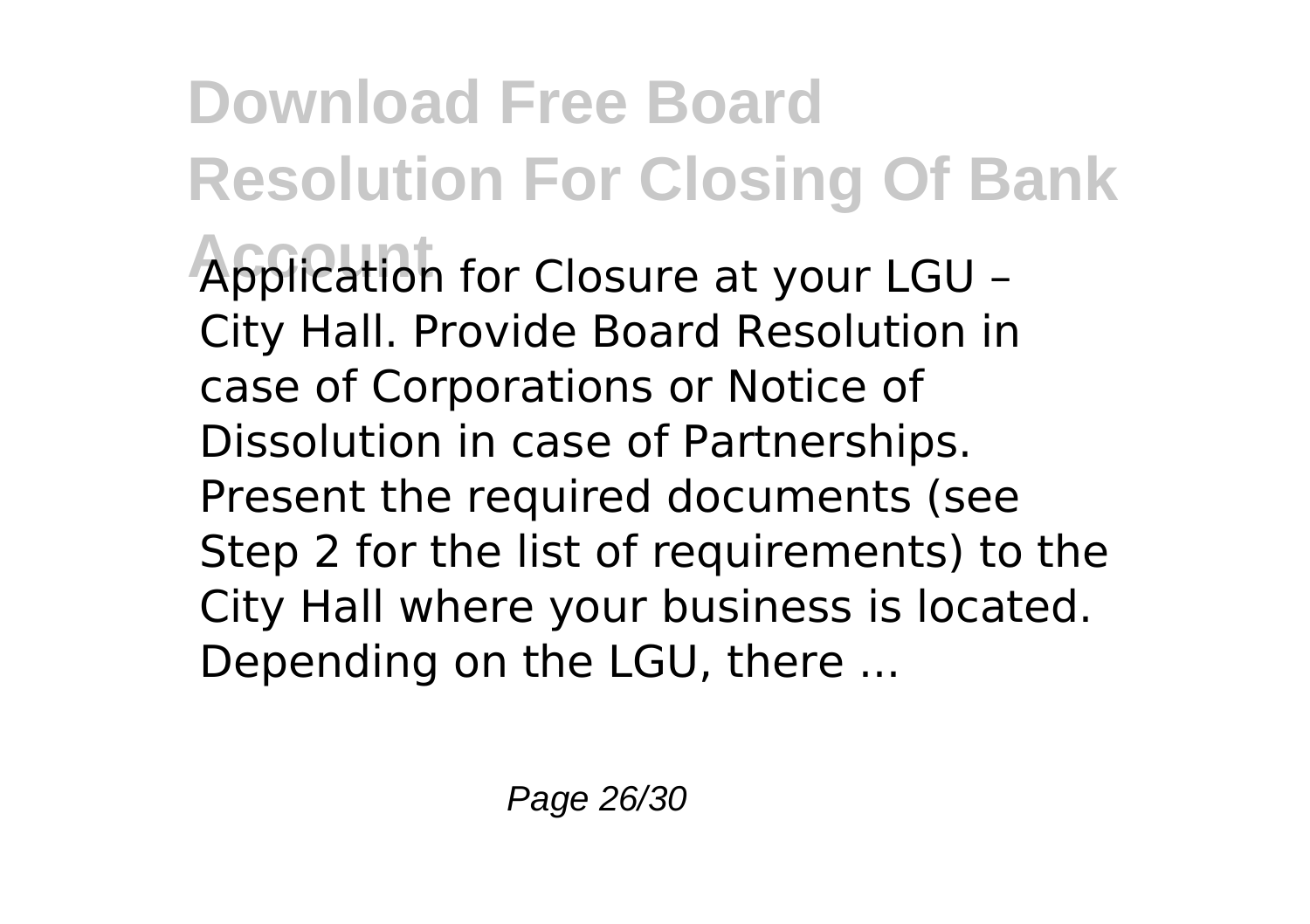## **Download Free Board Resolution For Closing Of Bank**

### **Account How to Close a Business in the Philippines in 2020: An ...**

Board resolution for voluntary winding up of the company Section 305 (1) of the Companies Act, 2013 states, Where it is proposed to wind up a company voluntarily, its director or directors, or in case the company has more than two directors, the majority of its directors,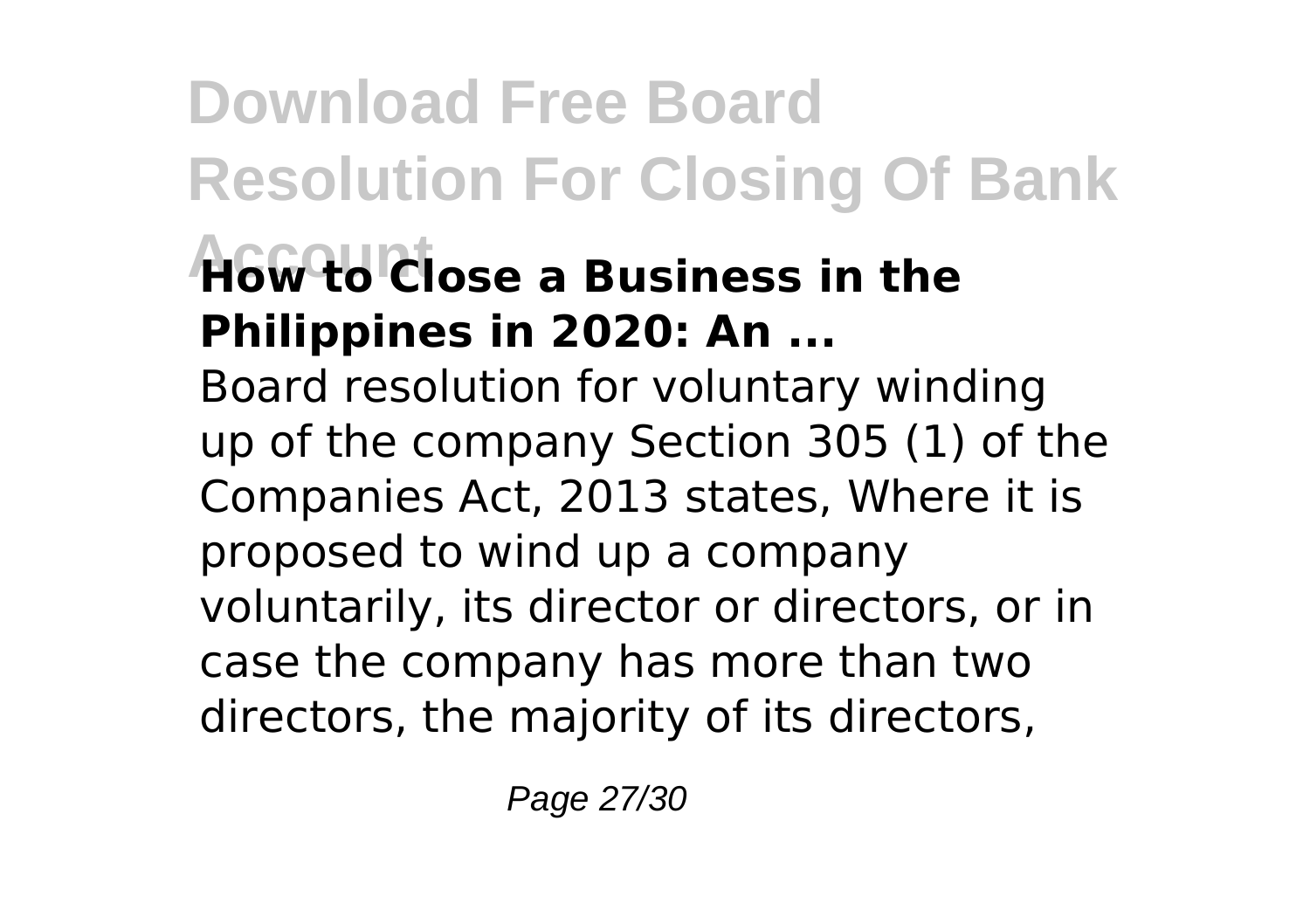**Download Free Board Resolution For Closing Of Bank** shall, at a meeting of the Board, make a declaration verified by an affidavit to the effect that they have made a full inquiry into the affairs of the company, and they have formed an opinion that the company has no debt or ...

#### **Board resolution for voluntary winding up of the company**

Page 28/30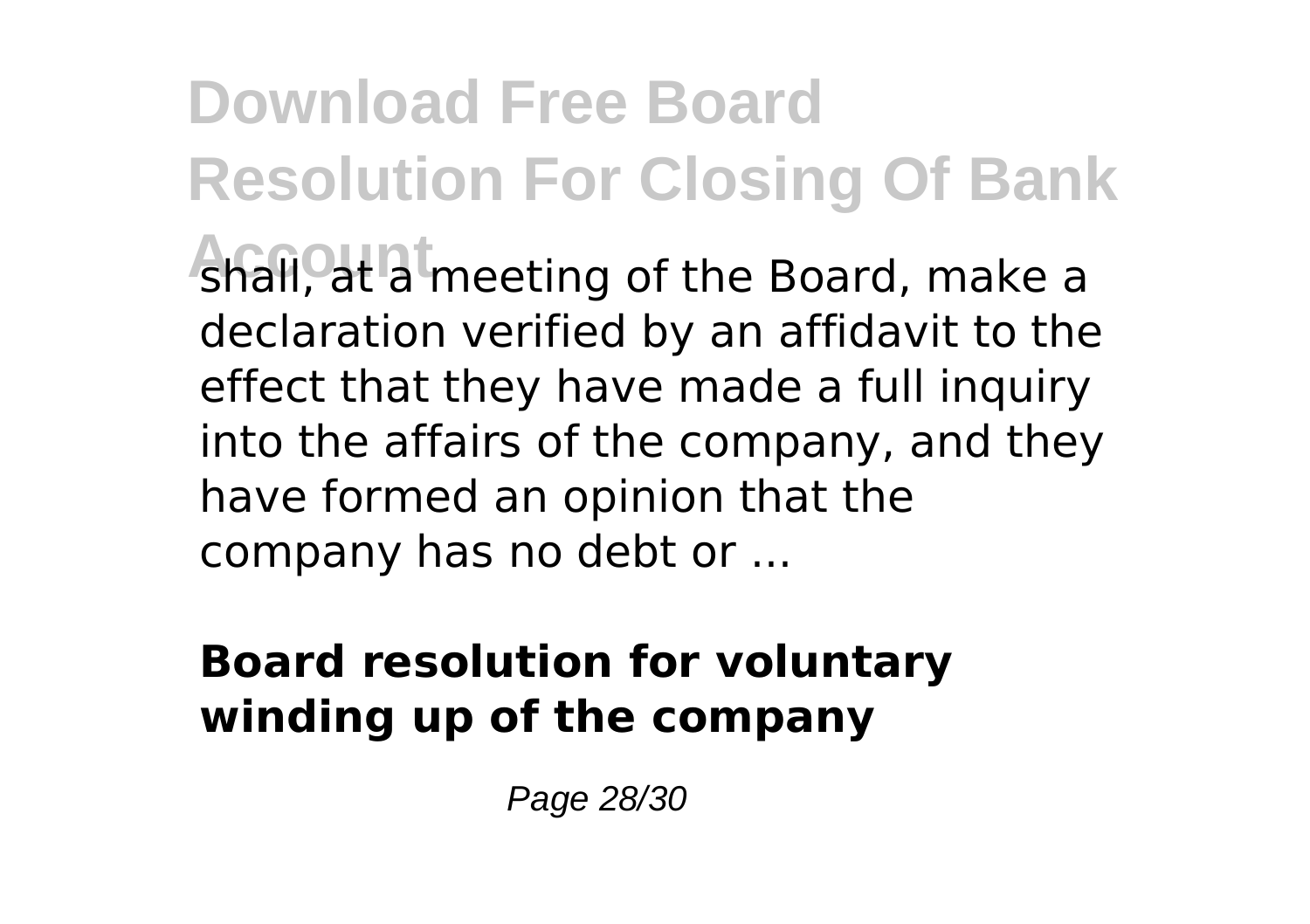**Download Free Board Resolution For Closing Of Bank Board Resolution for Closure of Demat** Account held with (To be obtained on pre-printed corporate letterhead) CERTIFIED TRUE COPY OF THE RESOLUTION PASSED BY THE BOARD OF DIRECTORS OF ——————PRIVATE LIMITED HELD ON ————- AT THE REGISTERED OFFICE OF THE COMPANY  $AT$  ——– A. M. /P.M

Page 29/30